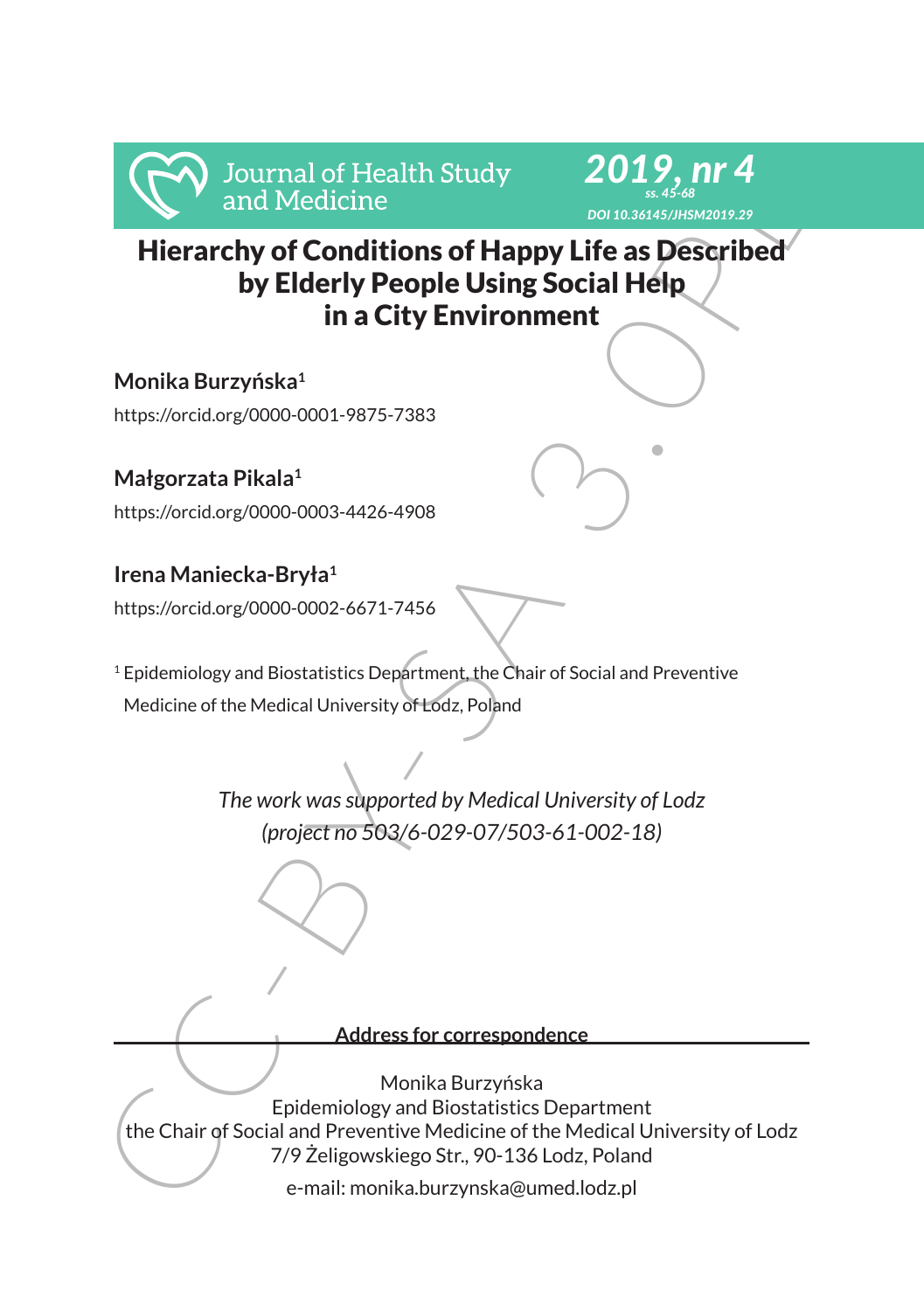## **Abstract**

*Introduction: The demographic situation in Poland shows that the ageing process is advanced. One of the most essential strategies and solutions in the area of social and health policy created for the elderly includes creating conditions which would enable this generation of people to remain fit and healthy, and stay self-reliant for as long as possible*

*Aim: The aim of the study was to establish a hierarchy of conditions for happy life in recipients of social services.* 

**Abstract**<br> **Introduction:** The demographic situation in Poland shows that the ageing pro-<br>
ces is advanced. One of the most essential strategies and solutions in the area<br>
or social and health policy retated for the elde *Material and methods: A group of 466 social services recipients aged 65 or over living in Łódź, central Poland, were surveyed with a questionnaire containing questions on their socio-demographic situation, the quality of their life, the conditions needed for a happy life and whether life was better before or after the year 1989: a year marked by great economic and political transformations in Poland. Statistical analysis was performed to identify the arithmetic mean, median and modal ages, as well as structure indicators (percentages and fractions). The* χ*2 independence test (p<0.05) was used to evaluate the relationship between the characteristics.* 

*Results: In most cases the subjects claimed that health (86.5%) and children (35.8%) are the most important conditions of a satisfying and happy life. Further positions were occupied by God (27.5%) and money (25.5%). In total, 72.5% of the studied respondents claimed that their life had been better before 1989. Only 7.5% of the subjects believed that the economic and political transformations of 1989 had contributed to a better life.* 

*Conclusions: An understanding of the conditions needed for a happy life as understood by elderly people applying for social help should enable the creation of tailored programmes of help aimed at improving the quality of life of the elderly.* 

*Key words: values, happiness, social help, Poland*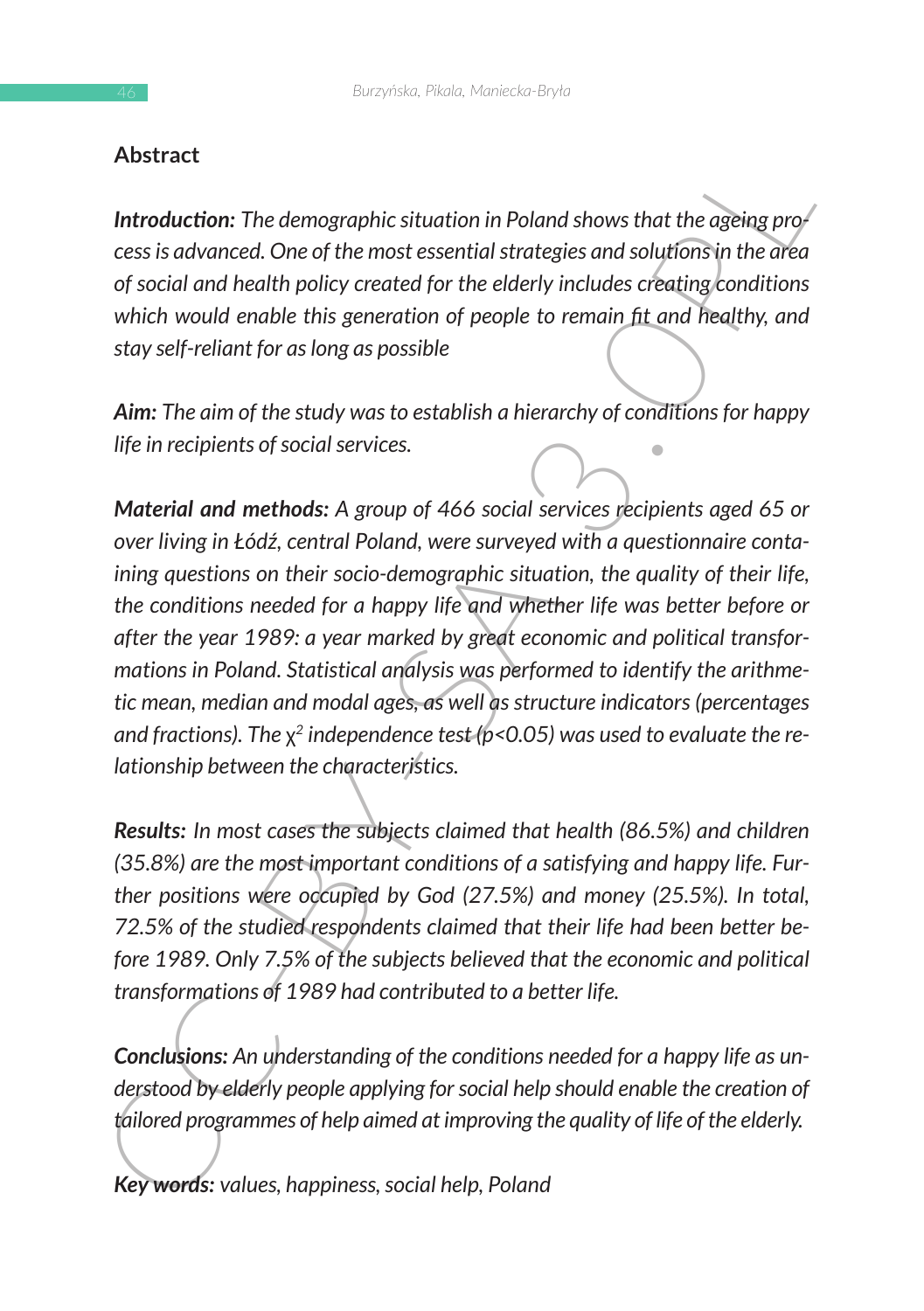### **Introduction**

The demographic situation in Poland shows that the ageing process is advanced. In 2013, 13.6% of the population was aged 65 and older, and is projected to grow to 22.2% in 2030 [1-3]. Life expectancy is the most synthetic measure of mortality [4], and in this regard, the Łódź Province is atypical of the rest of Poland: in 2011, the inhabitants of the Łódź Province had the shortest lifespan in Poland (males 70.4 years; females 79.5 years) [5]. Therefore, many epidemiological measures of health have their most negative values in Łódź [6,7].

Since prehistoric times, man has striven to feel happiness, joy and satisfaction with life. However, the vast number of measures of the quality of life and human needs makes it difficult to conclusively state whether a person is experiencing a happy life [8,9].

Introduction<br>
The demographic situation in Poland shows that the ageing process is<br>
advanced. In 2013, 13.8% of the population was aged 6.5 and poles.<br>
is projected to grow to 22.2% in 2030 [1-3]. Life expectiancy is the m The feeling of happiness perceived in life is a highly complex notion and factors correlating with it are extremely varied. The theory that is most often quoted in literature is the Czapiński 'onion' theory of happiness [10]. According to this theory, there are three layers of psychological well-being: an inner one (genetically determined) being the will to live, a middle layer comprising hedonic and eudaimonic measures of well-being, i.e. the subjective values of an individual's life, and an outer layer comprising current affective experiences and partial satisfactions, i.e. those referring to such particular aspects of life as family, work and economic situation.

The values of an individual play an important role. They are one of the problems of human existence which have evolved together with history and culture. The word "value" is often used in many scientific fields, and as is understood and interpreted in many ways, it cannot be defined unambiguously [11], in fact it has been explicitly claimed that "it is highly difficult, or even impossible to define a value" [12]. All academic fields incorporate various theories of values, observed from different perspectives and analyzed with various research methods. According to sociological thought, a system of values, being part of the structure of the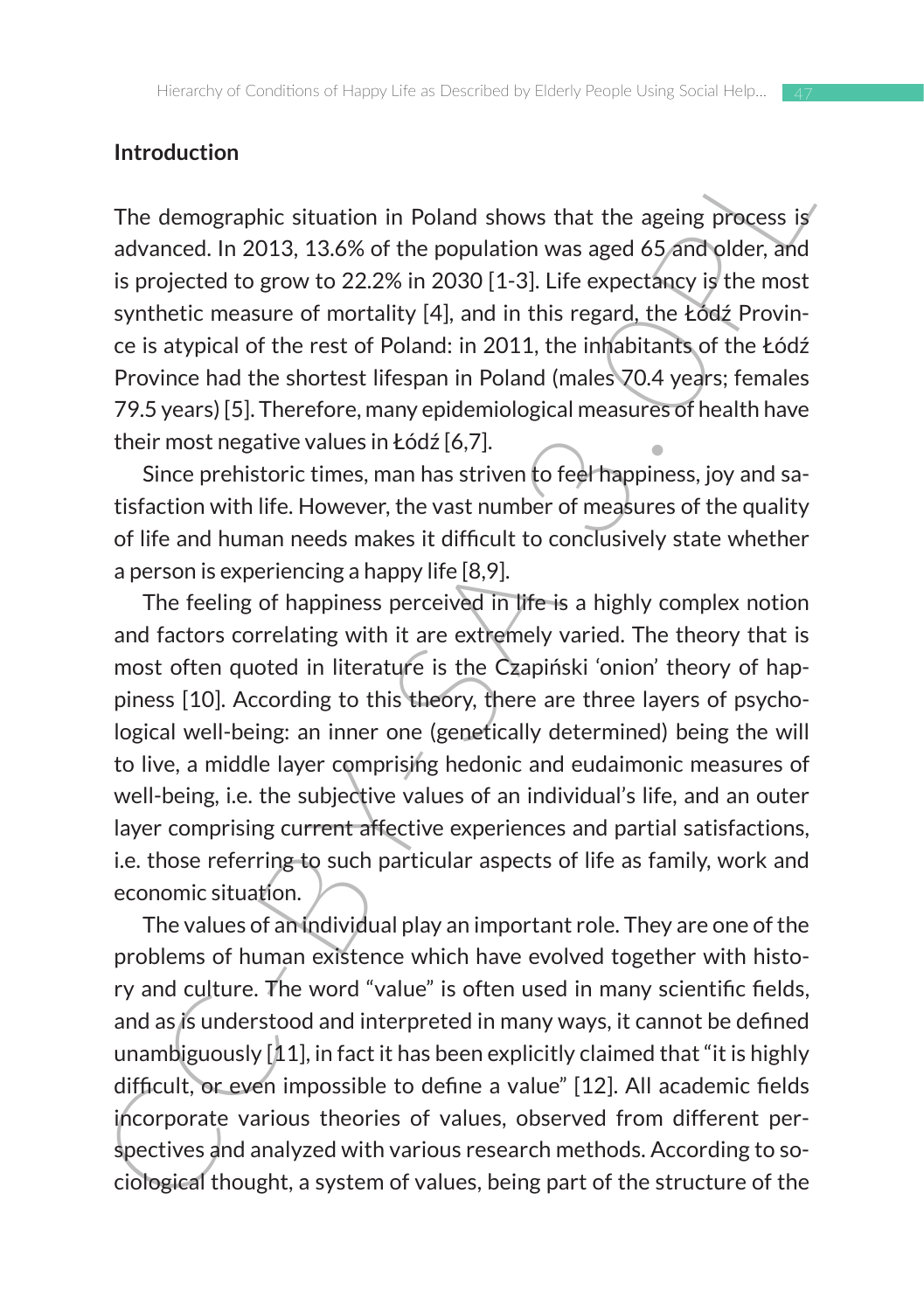world, is the very element which makes a clear difference between the social world and the natural world. Man not only evaluates values but also creates them, implying that values are social products. For a man, everything can be potentially valuable and it is he who decides what is or is not valuable.

word, is use very element word makes a detail uniteract electween the starty element was colail world and the natural world. Man not only evaluates values but<br>also creates them, implying that values are social products. Fo Human value systems are a common research problem in many scientific fields all over the world. Since 1981, within the World Value Survey and in cooperation with national research institutes, studies on changes in values and their impact on social and political life have been conducted in 97 societies: almost 90% of the world population. These studies are based on two scales: the first one comprising values ranging from traditional to lay and rational ones, and the other comprising values which range from the ones needed for survival to the ones needed for self-expression. Basic values which, in the respondent's opinion, are important include those related to family, friends and colleagues, leisure time, politics, work and religion [13]. In Psychology, the relationship between values and human needs are often evaluated. Human activity is driven by needs; this feeling of need leads to an activity which aims at achieving satisfaction and realising a certain value. Maslow observed that a need is more important than a value, reflected in his theory of motivation and hierarchy of values (physiological, safety, love and belonging, respect, self-actualization, desire to possess knowledge and understanding, aesthetic). In his opinion, the hierarchy of values reflects a hierarchy of needs. The satisfaction of needs and taking decisions with respect to a particular individual's set of values allows a happy life to be enjoyed [14].

The aim of the study was to establish a hierarchy of conditions for happy life in recipients of social help aged 65 or older.

## **Material and methods**

The study was conducted between September 2011 and February 2012 in a group of respondents at the Municipal Social Welfare Centre Łódź- -Polesie, which was randomly selected from five district centres of the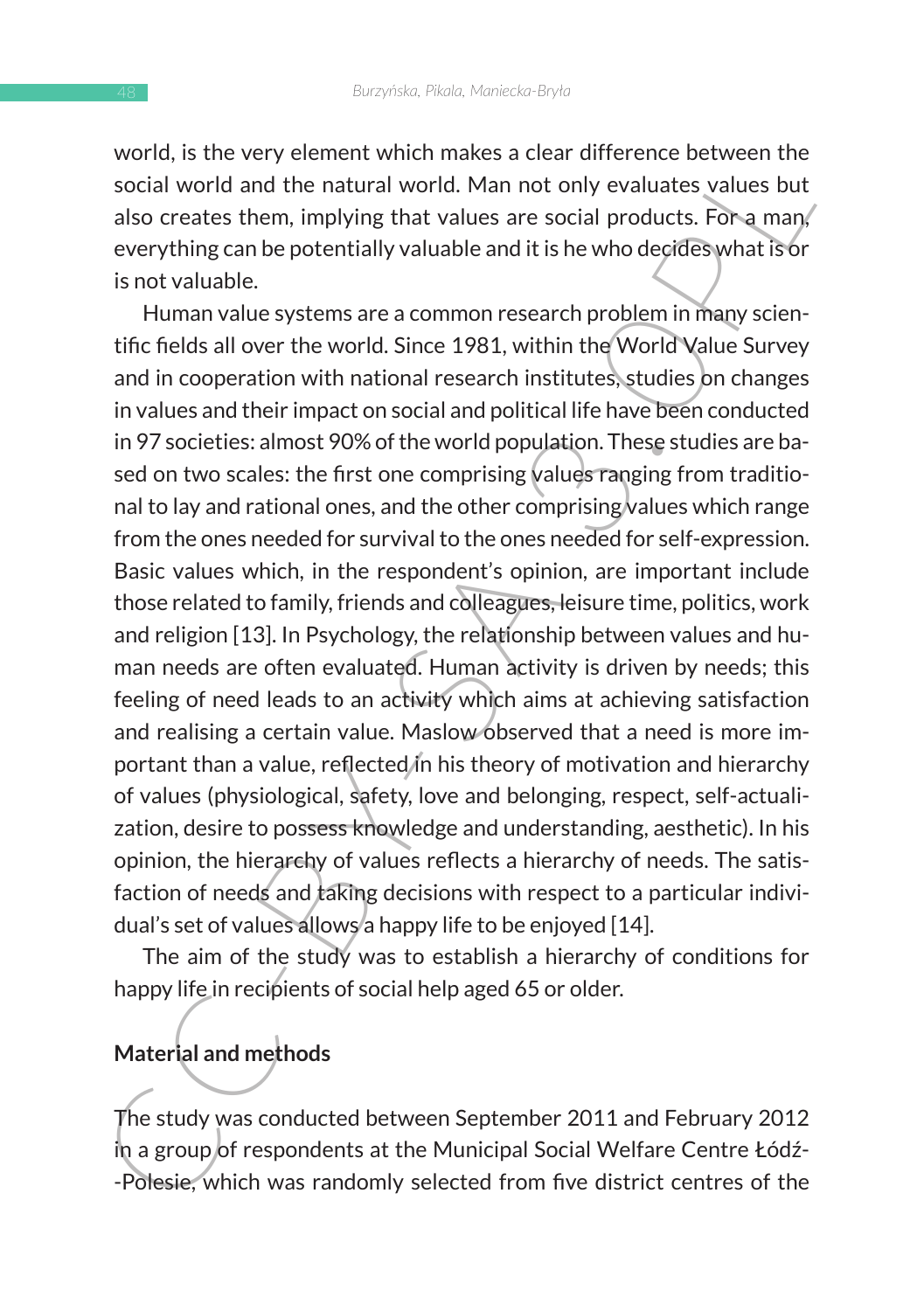Municipal Social Welfare Centre in Łódź. The population of the district (Łódź-Polesie) was 143,400 at the end of 2010 and the percentage of people aged 65 or more was 16.8% of the total number of inhabitants. The feminization ratio in the studied subpopulation was 121.7. In 2010, 5336 people were granted social help in the studied centre. People aged 65 or above made up 23.7% of people entitled to apply for social help (704 people – 574 females and 130 males).

The inclusion criteria comprised sufficient age (65 or over) and mental ability. The authors used the Hodgkinson Test (Abbreviated Mental Test Score – AMTS) in order to evaluate the mental state of the respondents. Fifty-four people were disqualified from the study due to a poor score on the test, which confirmed their poor mental condition.

Numurlay about we have there in touz. The population of the matrix<br>(Edd2-Polesie) was 143,400 at the end of 2010 and the percentage of<br>people aged 65 or more was 16.8% of the total number of inhibitating<br>The feminization One hundred and one people died in the study period. Thirty-four subjects refused to be included in the study. Forty-nine respondents lost their right to apply for social help during the study period. In total, 466 people aged 65 or older took part the study and underwent statistical analysis. It should be stressed that 3967 respondents aged 65 or older were entitled to ask for social help. Those under the care of the municipal social help centre constituted 17.7% of the total number of elderly people in the district. This randomly selected group was found to be a representative group, of the general subpopulation of other applicants receiving social help in Łódź, with regard to such parameters as age and sex. All beneficiaries of the Municipal Social Welfare Centre in Łódź, as well as the respondents of the study, were aged 80 to 84. Females, rather than males, used help more often; female applicants comprised 80.5% of the respondents. The kind of received help was also similar: the subjects mostly applied for nursing services (Table 1).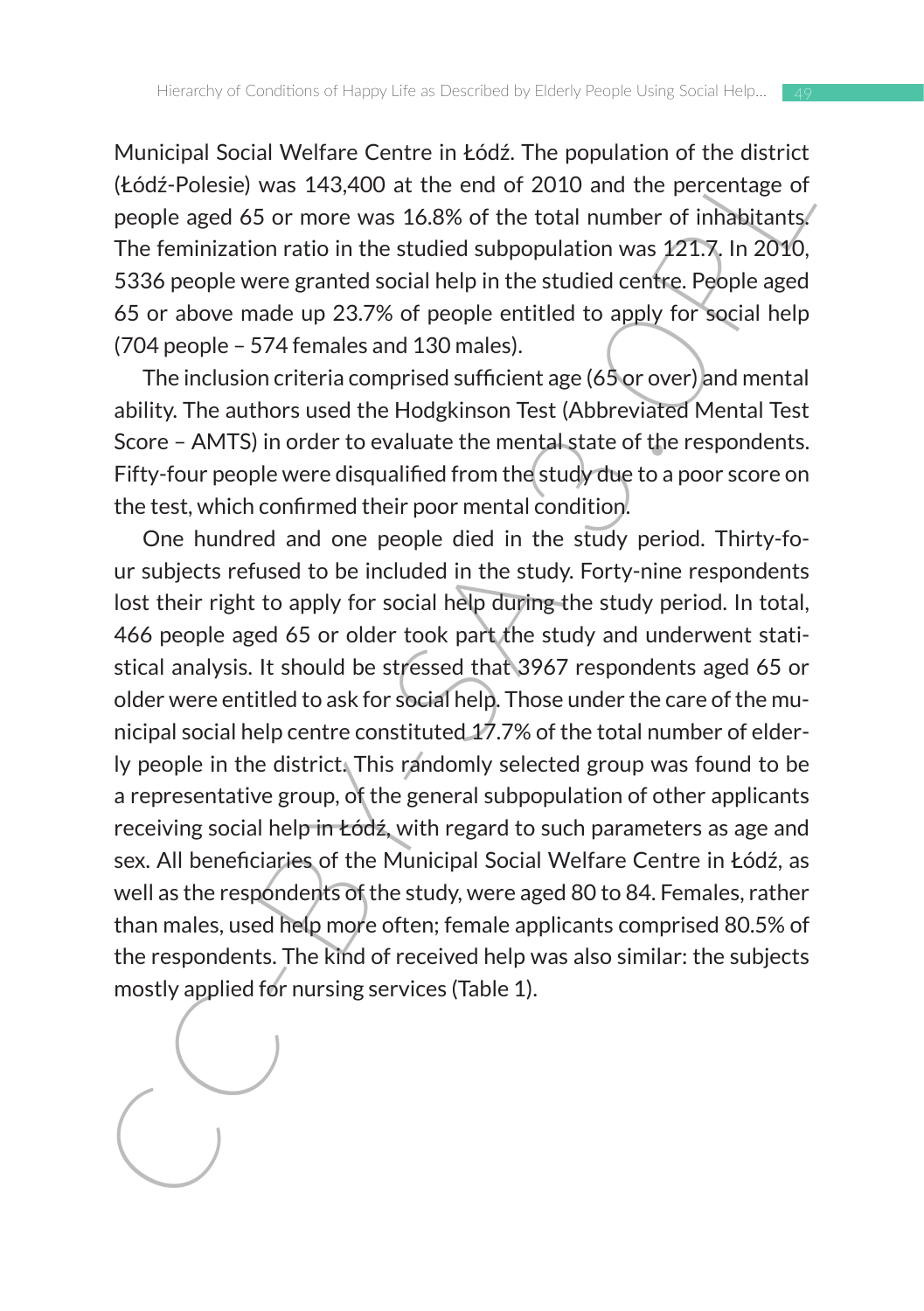| Fable 1. Comparison of elderly recipients of the Municipal Social Welfare Centre in Łódź and the study sample by sex, | age and kinds of social help | Comparison M-F<br><b>Total</b><br>Females<br>Males | $\Omega$<br>$\chi^2$<br>$N = 3967$<br>$n = 466$<br>$N = 3192$<br>$n = 363$<br>$N = 775$<br>$n = 103$ | p>0.05<br>1.966<br>100.0<br>100.0<br>80.5<br>77.9<br>19.5<br>22.1 | 18.7<br>19.8<br>12.9<br>14.0<br>42.8<br>40.2 | 14.3<br>13.3<br>13.2<br>12.9<br>18.9<br>14.7 | p>0.05<br>2.625<br>18.4<br>20.9<br>19.8<br>20.7<br>12.5<br>216 | 25.9<br>24.2<br>28.9<br>26.9<br>13.4<br>14.7 | 22.6<br>21.8<br>25.2<br>25.5<br>24<br>$\frac{8}{6}$ | 19.0<br>20.3<br>10.7<br>19.0<br>53.5<br>48.5 | p>0.05<br>0.499<br>81.0<br>79.7<br>89.3<br>81,0<br>46.5<br>51.5 |
|-----------------------------------------------------------------------------------------------------------------------|------------------------------|----------------------------------------------------|------------------------------------------------------------------------------------------------------|-------------------------------------------------------------------|----------------------------------------------|----------------------------------------------|----------------------------------------------------------------|----------------------------------------------|-----------------------------------------------------|----------------------------------------------|-----------------------------------------------------------------|
|                                                                                                                       |                              |                                                    |                                                                                                      |                                                                   |                                              |                                              |                                                                |                                              |                                                     |                                              |                                                                 |
|                                                                                                                       |                              |                                                    | Variable                                                                                             |                                                                   | 65-69                                        | $70 - 74$                                    | 75-79                                                          | 80-84                                        | $85+$                                               | Financial                                    | Nursing<br>Kind of help                                         |

*Burzyńska, Pikala, Maniecka-Bryła*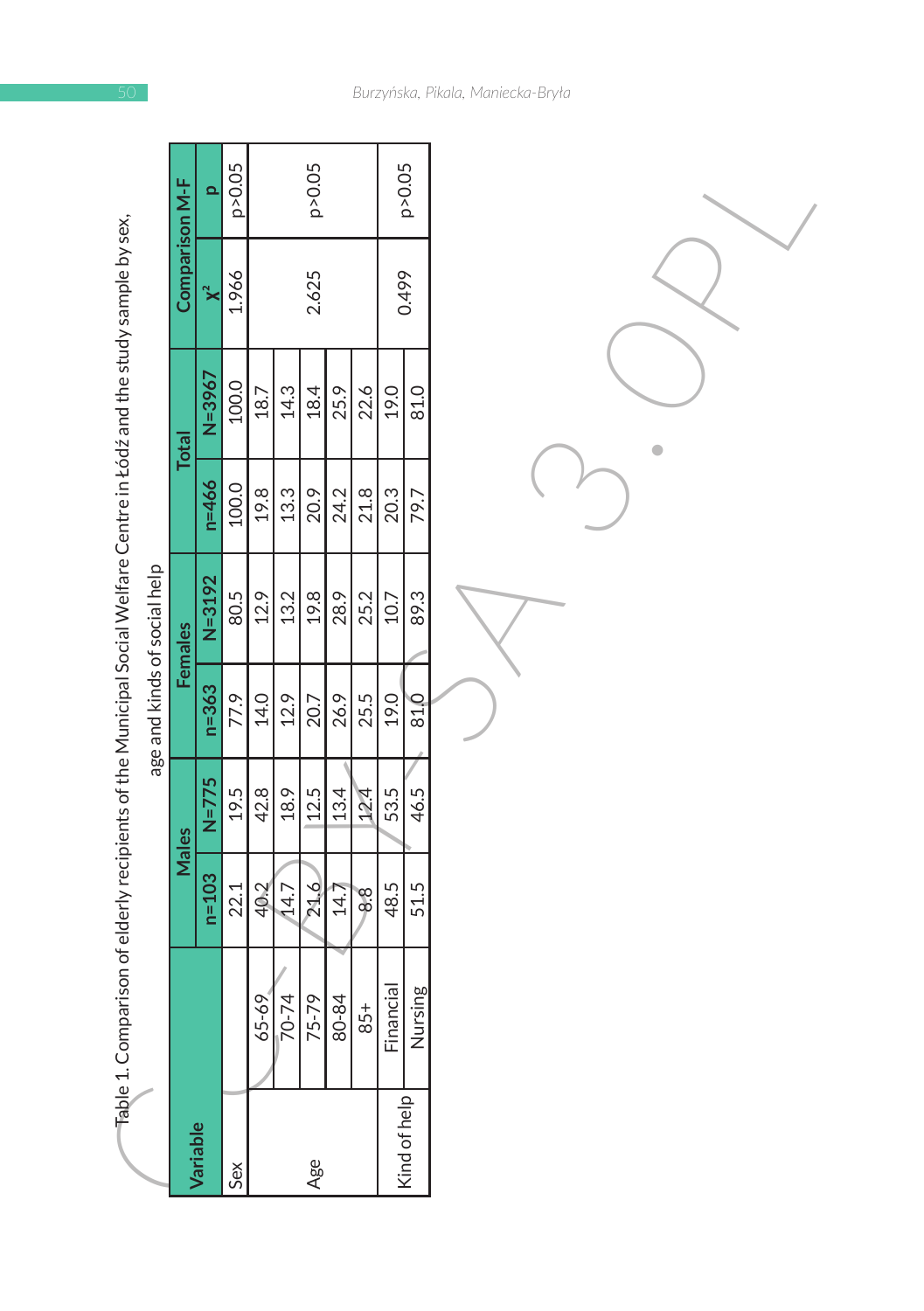A survey questionnaire composed of 77 questions concerning the demographic, financial, health and social situation of the respondents, as well as their self-rated health and self-evaluated quality of life was used as a study tool. In addition, the Activities of Daily Living Scale (ADL Scale), the Instrumental Activities of Daily Living Scale (IADL Scale), the Geriatric Depression Scale (GDS), the WHOQOL-BREF Questionnaire and the EuroQoL-5D Questionnaire were also applied.

A survey question inter composed or 77 questions concerning the terms<br>and the statistical function of the respondents, as<br>well as their self-rated health and social situation of the respondents, as<br>well as their self-rate Two survey questions were taken from the *Social Diagnosis* conducted in Poland by the Council for Social Monitoring. In the first one, the respondents were asked to give the three most important conditions for a happy life from a selection of 14: children, music, God, money, optimism, work, friends, strong personality, honesty, happy marriage, freedom, level of education, health, friendly relationships with others. The other question was "In which period was your life better?", with the three possible answers being "Before 1989", "Now" and "Difficult to say". The year 1989 was chosen as this was the year of a considerable social and economic transformation which had a considerable influence on daily life and attitudes to it.

The results were entered into Microsoft Excel, and the following values were calculated: arithmetic mean, standard deviation, the structure rates (percentages and fractions, depending on the size of the studied groups and the variables). To evaluate the dependence between selected variables, the χ*<sup>2</sup>* test of independence was used. The dependence was evaluated with C-Pearson's coefficient (C). Differences were considered statistically significant at  $p$ <0.05. The Bioethics Committee of the Medical University of Lodz gave consent for the study to be conducted (Resolution no. RNN/109/11/KB of 15 February 2011). The respondents gave their written consent for their participation in the study.

### **Results**

The study included 466 respondents, 363 females (77.9%) and 103 males (22.1%). The feminization ratio in the study group was 352.0. The studied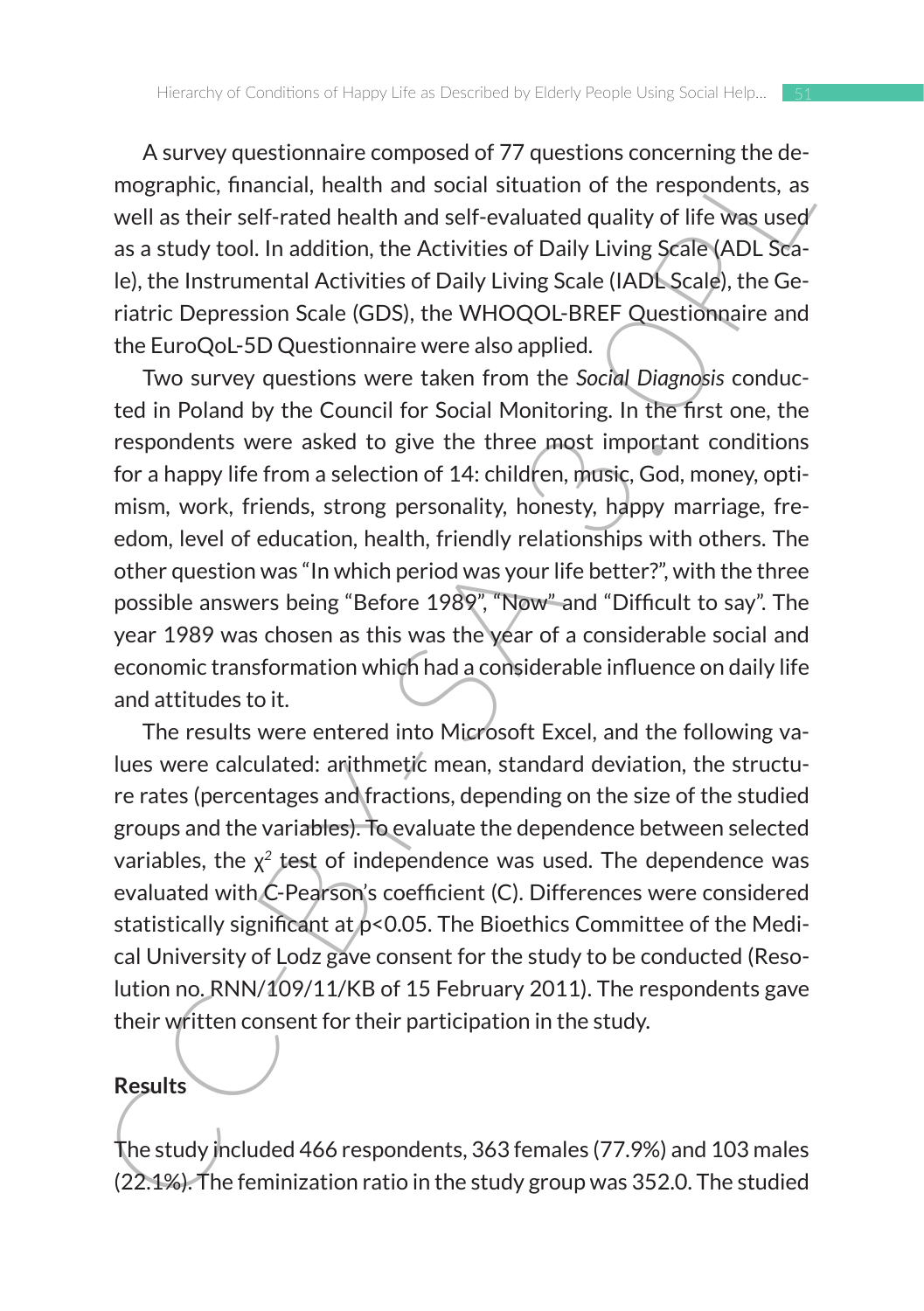respondents, were aged os - 101 years out (mealing). The median age of the study group was 80.0 years and the modal (most com-<br>mon) age was 82 years. For the women, the median age was 81 years, they<br>modal age was 82 years respondents were aged 65-101 years old (mean age: 79.0±7.8 years). The median age of the study group was 80.0 years and the modal (most common) age was 82 years. For the women, the median age was 81 years, the modal age was 82 years and the mean was 80.1 years, while for the men, the median age was 73 years, the modal age was 66 years and the mean age was 74.7 years. The largest single group of respondents were aged 80 to 84 (24.2%), and respondents aged 85 or older made up 21.8% of those studied. The group of respondents aged 70 to 74 was the smallest single group (13.3%). The minimum age for the respondents receiving help from the Municipal Social Welfare Centre was 65 years (39 respondents: 12 males and 27 females), which made up 8.4% of all the studied respondents, and the maximum age was 101 years (only 1 person – a woman). The majority of recipients were widowed women (268), who made up 57.5% of the total. Married respondents constituted the smallest group of respondents (4.1%). Divorcees made up 16.3% and unmarried people, 12.4%. The majority of the respondents had an elementary education (n=242; 51.9%) and most lived in one-person households (91.5%). Respondents who had received a university education constituted the smallest number (n=34; 7.3%). The majority of respondents had done manual work in the past: 81.6% of males and 65.8% of females. None of the recipients of social help was professionally active at the time they received that help.

The majority of both the female and male recipients of social help (50%) received a *per capita* income of PLN 1001-1500 (€ 241.7-362.3 on 14 July 2014), while 85 males and 12 females (20.8% of the respondents) received a higher income. The average monthly income for males was PLN 1094.8 (€ 264.4) and PLN 1231.9 (€ 297.6) for females: a difference of PLN 137.1 ( $\epsilon$  33.1). It should be noted that women received a higher monthly salary than men. The χ*2* test confirmed the presence of a significant relationship between monthly salary and sex. A Pearson's coefficient of 0.438 indicated a moderate correlation between these variables. For both males and females, a pension was the main source of income (n=368; 79.2%). Of the 466 respondents, 36 (25 males and 11 females)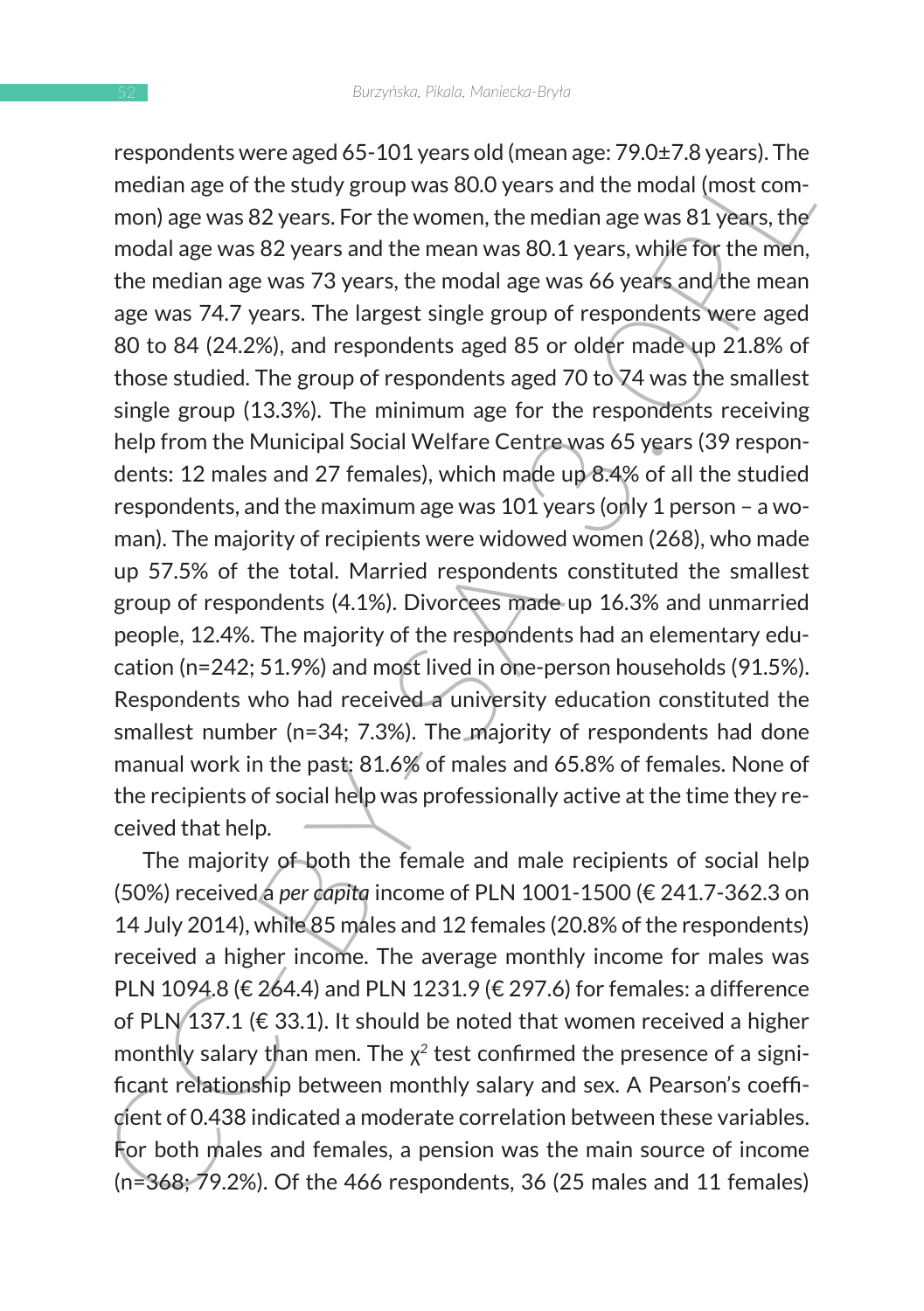an int lawer any incontine. Such respondents were not entimed to a dust-<br>bility or retirement pension. Males were affected by the problem significantly more often, as every fourth man was not entitled to any regular<br>income did not have any income. Such respondents were not entitled to a disability or retirement pension. Males were affected by the problem significantly more often, as every fourth man was not entitled to any regular income (χ*<sup>2</sup>*=50.784, the Pearson's coefficient was 0.31). Such a situation might have been a result of the social and economic transformations of 1989. Many inhabitants of Łódź, who were mostly working class people, lost their jobs when the factories were closed down. As they would have been close to post-productive age at the time, it would have been extremely difficult for them to find other work. As a consequence, they lost their retirement privileges.

The respondents gave various reasons for applying for social help, but the most common one, affecting 342 respondents (73.4% of total: 65% of males and 75.8% of females), was chronic disease. In addition, 42.9% of the respondents gave disability as the main reason. In many cases respondents gave more than one reason, usually two. In most cases, the respondents were provided with nursing services (79.7%). Financial help was granted to 28.3% of respondents. They received more than one kind of help if they met required criteria. Table 2 presents the characteristics of the study group.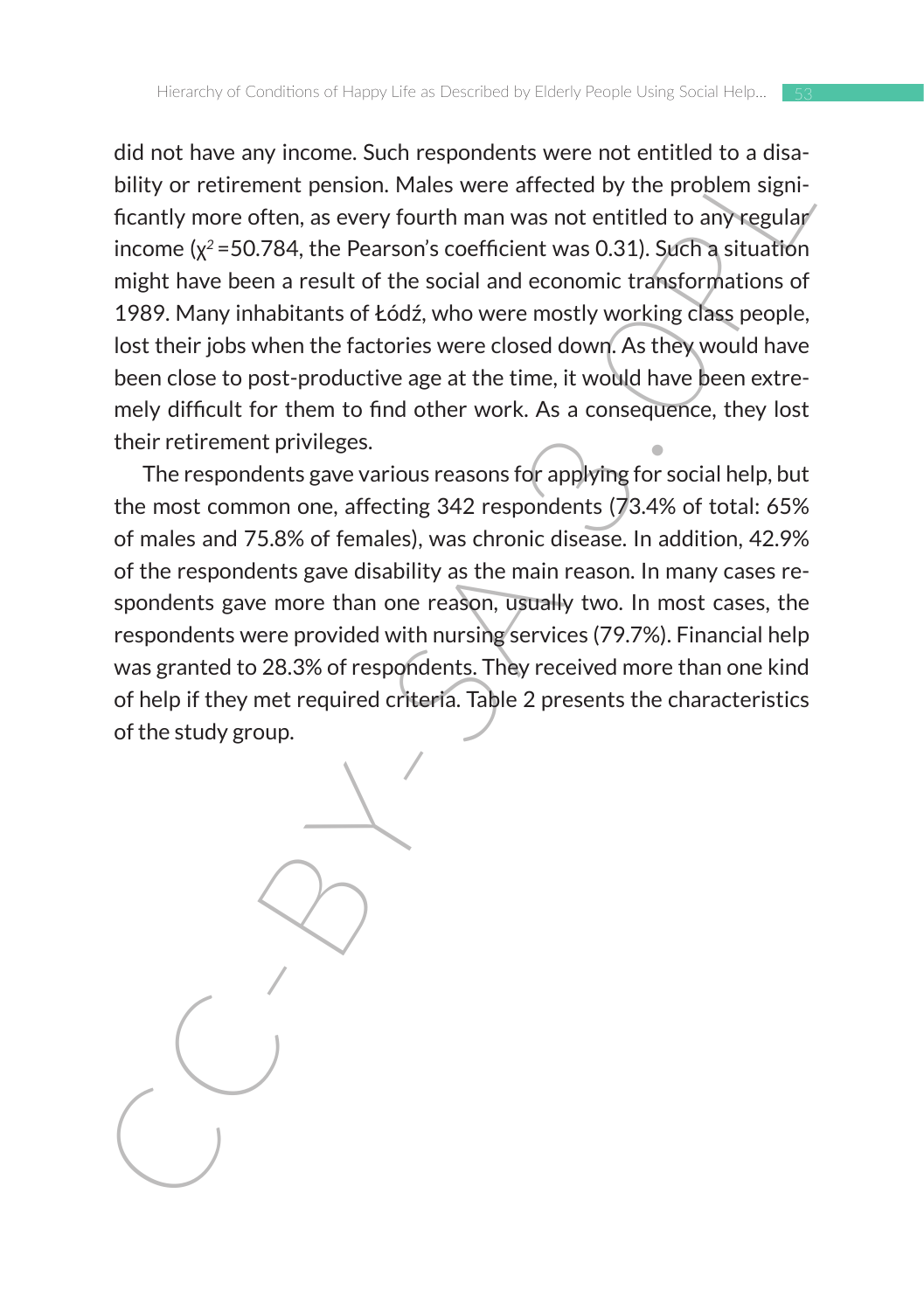|                   |                                    |                | Table 2. Characteristics of the studied group |                |               |                |               |
|-------------------|------------------------------------|----------------|-----------------------------------------------|----------------|---------------|----------------|---------------|
|                   |                                    |                | Males                                         | Females        |               | Total          |               |
| <b>Variable</b>   |                                    | Ξ              | $\aleph$                                      | $\equiv$       | $\aleph$      | z              | $\aleph$      |
| Sex               |                                    | 103            | 100.0                                         | 363            | 100.0         | 466            | 100.00        |
|                   | 65-69                              | 42             | 40.2                                          | 51             | 14.0          | 93             | 19.8          |
|                   | $70 - 74$                          | 15             | 14.7                                          | 46             | 12.9          | 61             | 13.3          |
| Age               | 75-79                              | 22             | 21.6                                          | 75             | 20.7          | 98             | 20.9          |
|                   | 80-84                              | 15             | 14.7                                          | 98             | 26.9          | 113            | 24.2          |
|                   | 85 and older                       | $\circ$        | $\frac{8}{8}$                                 | 93             | 25.5          | 101            | 21.8          |
|                   | Single male/single female          | 15             | 14.6                                          | 43             | 11.8          | 58             | 12.4          |
|                   | Married male/married female        | $\Omega$       | 9.7                                           | $\circ$        | 2.5           | $\overline{c}$ | $\frac{1}{4}$ |
| Marital status    | Widower/widow                      | 45             | 43.7                                          | 268            | 73.9          | 313            | 67.2          |
|                   | Divorcee                           | 33             | 32.0                                          | 43             | 11.8          | 76             | 16.3          |
|                   | Elementary                         | 42             | 40.8                                          | 200            | 55.1          | 242            | 51.9          |
|                   | Vocational                         | $\frac{8}{1}$  | 17.5                                          | $\frac{9}{2}$  | 5.2           | 57             | 7.9           |
| Education         | Secondary                          | 34             | 33.0                                          | 119            | 32.8          | 153            | 32.9          |
|                   | University                         | $\circ$        | 8.7                                           | 25             | 6.9           | 34             | 7.3           |
| Number of people  | One                                | 85             | 82.7                                          | 340            | 93.7          | 425            | 91.2          |
| in a household    | More than one                      | $\frac{8}{18}$ | 17.3                                          | 23             | 6.3           | $\overline{4}$ | 8.8           |
|                   | Up to PLN 500<br>(E 120.8)         | 20             | 19.4                                          | ద్             | $8.5^{\circ}$ | 51             | 11.0          |
|                   | 501-1000 PLN (121.0-241.5 €)       | 21             | 20.4                                          | $\overline{4}$ | 17.6          | 85             | 18.2          |
| Income per capita | 1001-1500 PLN<br>$(241.7 - 362.3)$ | 50             | 48.5                                          | 183            | 504           | 233            | 50.0          |
|                   | Above PLN 1500<br>(E362.3)         | 12             | 11.7                                          | 85             | 23.4          | 56             | 20.8          |
|                   |                                    |                |                                               |                |               |                |               |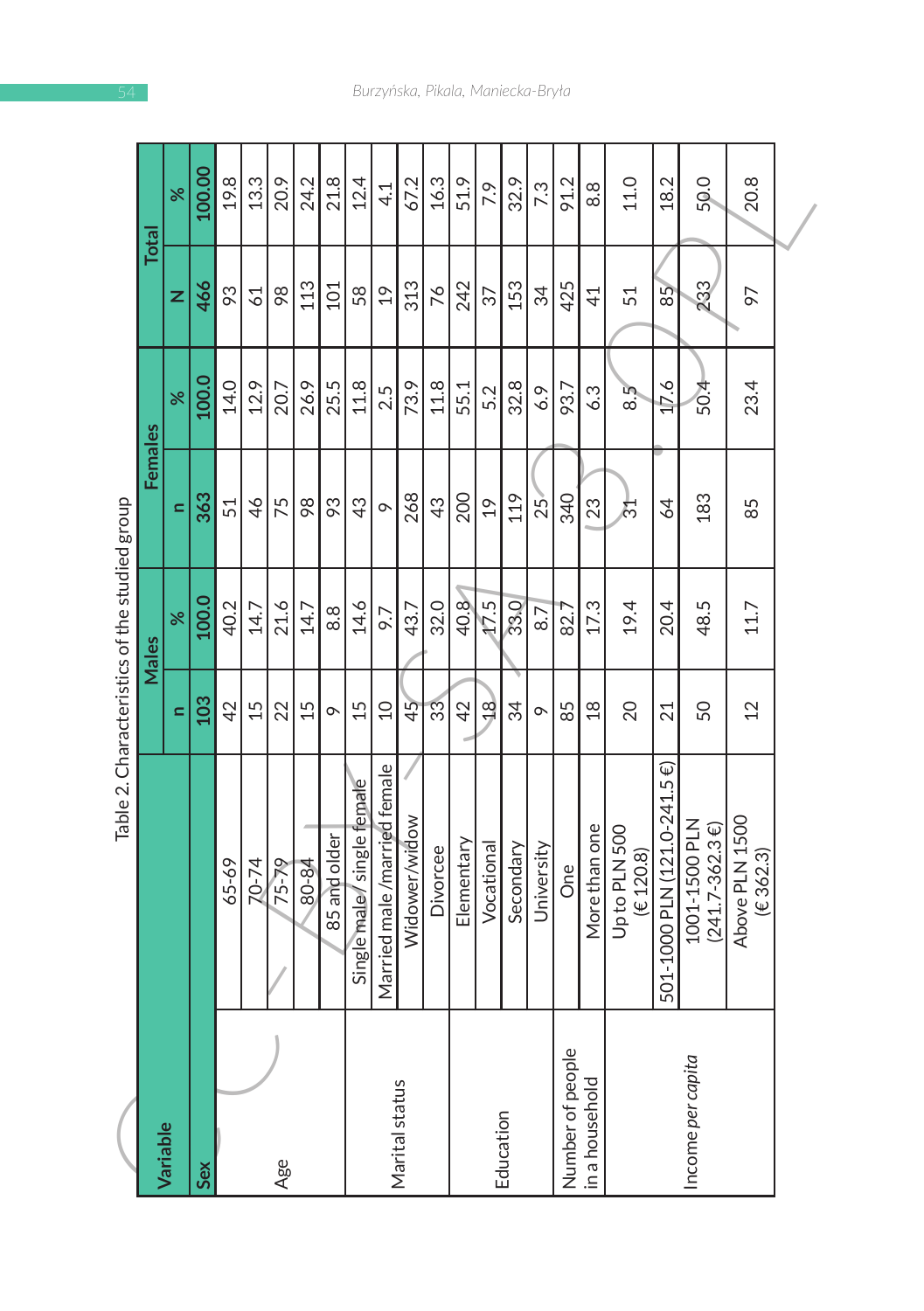| 73.4            | 42.9                        | 4.1             | 0.8          | 79.7             | 14.4              | $\frac{36}{ }$          | 0.2                      | 9.2             | 0.9         |
|-----------------|-----------------------------|-----------------|--------------|------------------|-------------------|-------------------------|--------------------------|-----------------|-------------|
| 342             | 200                         | $\overline{61}$ | 4            | 381              | 67                | $\overline{17}$         | 1                        | $\frac{3}{2}$   | 4           |
| 75.8            | 40.8                        | 4.1             | 1.0          | 91.2             | 6.1               | 2.5                     | 0.2                      | 3.0             | 0.4         |
| 275             | 148                         | 15              | 4            | 331              | 22                | $\circ$                 | $\overline{\phantom{0}}$ | $\overline{11}$ | $\sim$      |
| 65.0            | 50.5                        | 3.9             | 0.0          | 48.5             | 43.7              | 7.8                     | 0.0                      | 31.1            | 1.9         |
| 67              | 52                          | 4               | $\circ$      | 50               | 45                | $\infty$                | $\circ$                  | 32              | $\sim$      |
| Chronic disease | Diasability                 | Poverty         | Random event | Nursing servcies | Permanent benefit | Special-purpose benefit | Temporary allowance      | Feeding         | Medical fee |
|                 | <b>Zause of application</b> | for social help |              |                  |                   | ١<br>Kind of provided   | social help              |                 |             |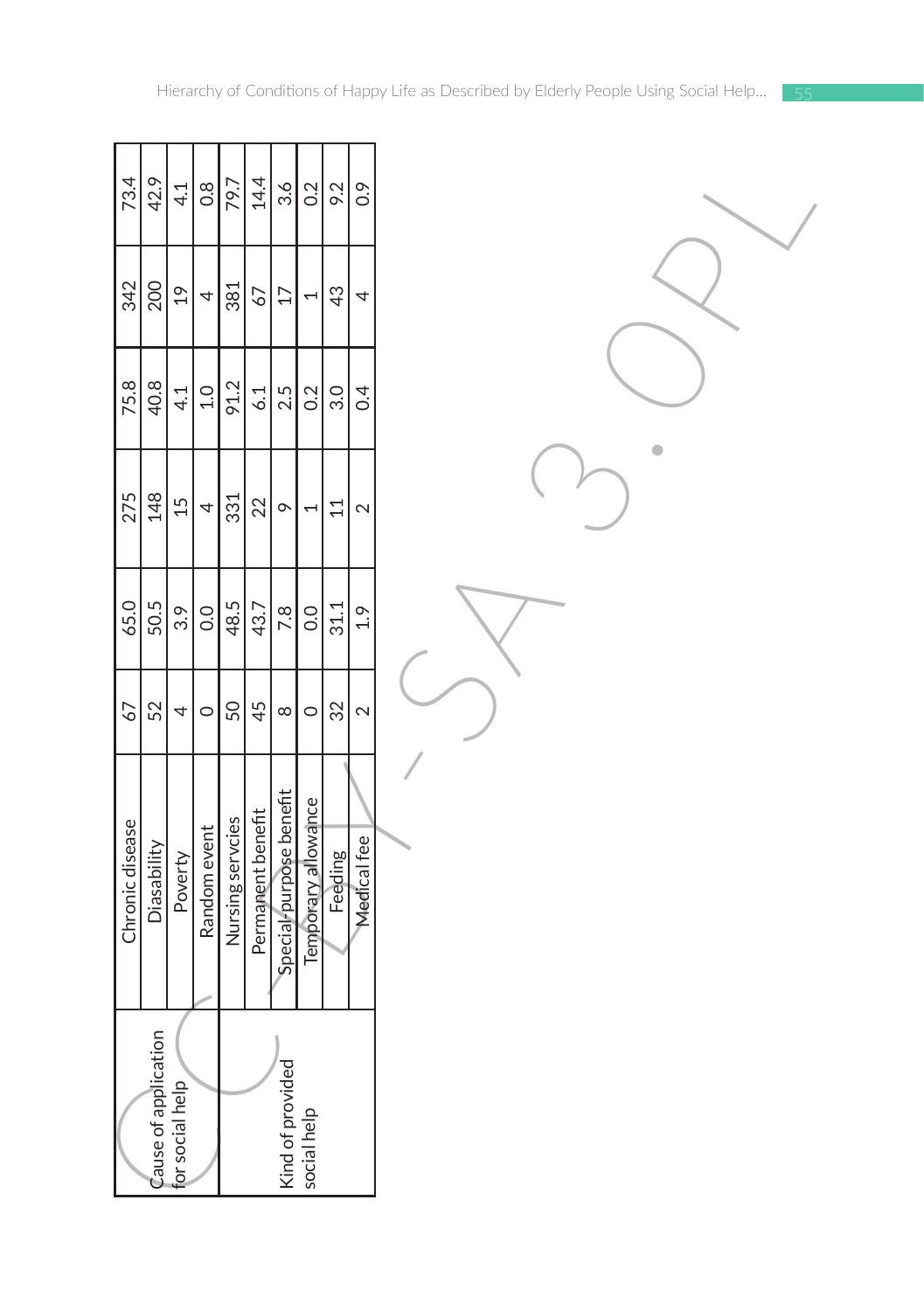riare spires is the perfective conductions of a happy file. For the inspire the respondents (86.5%), health was the most essential condition for a happy life. The next were children (35.8%), God (27.5%) and move of the res Table 3 presents the perceived conditions of a happy life. For the majority of the respondents (86.5%), health was the most essential condition for a happy life. The next were children (35.8%), God (27.5%) and money (25.5%). Less frequently given were optimism (19.5%), happy marriage (13.9%), friendly relationships with others (13.9%), having friends (13.5%) and honesty (11.6%). The least important conditions of happy life included work (5.4%), strong personality (4.1%), freedom (2.8%) and education (1.3%). For two respondents (0.4%) music was a condition of a happy life. Having children was given as a condition of a happy life significantly more often by females than males: a Pearson's coefficient of 0.24 indicates a moderate correlation. Moreover, the answers given by males significantly differed from those given by females: males tended to identify a happy life with optimism, work, honesty, happy marriage and friendly relationships with others. The variables were moderately correlated (the Pearson's coefficients were 0.13, 0.11, 0.19, 0.25 and 0.14 respectively).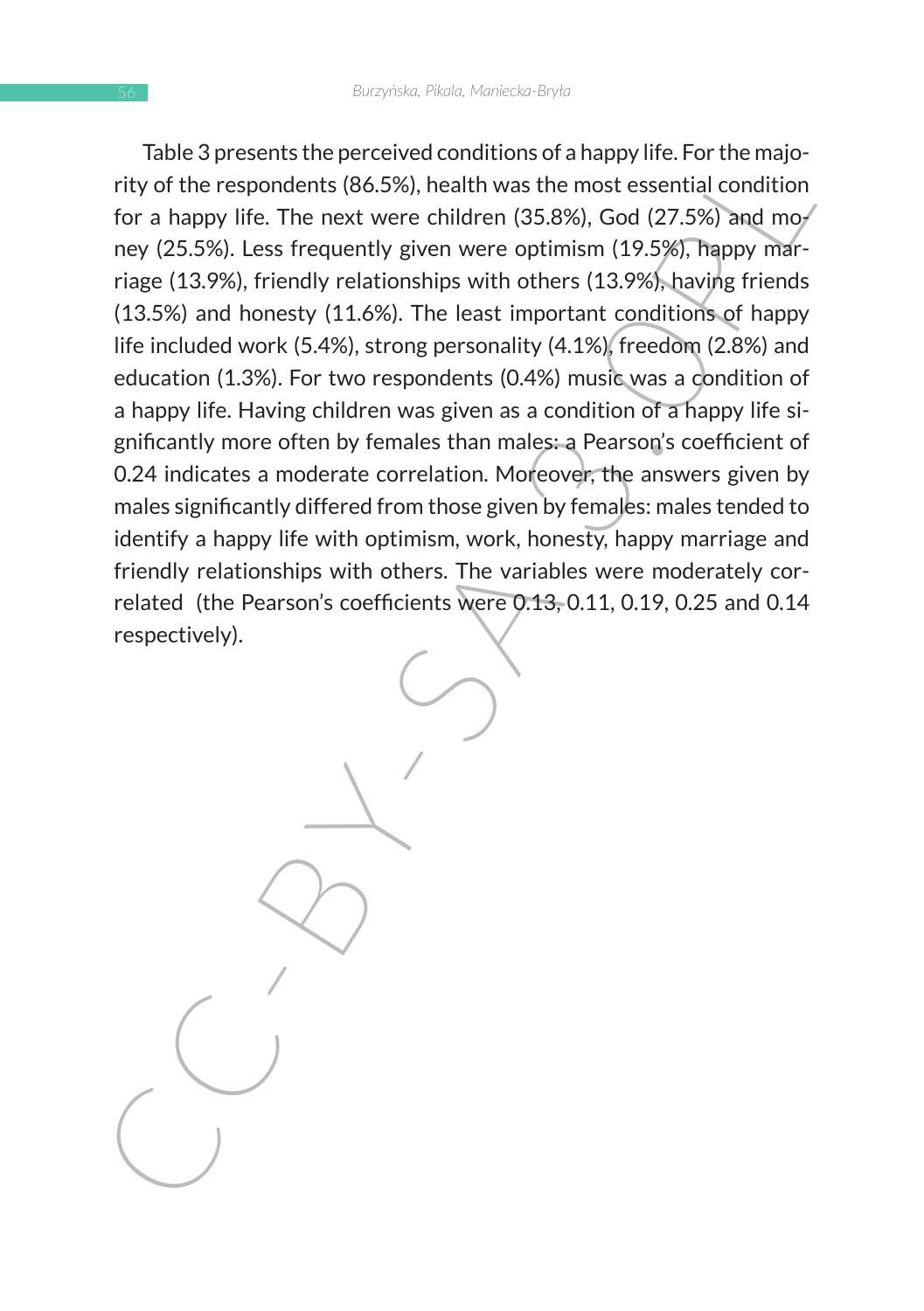|                                                                          |              | Comparison M-F          | $\overline{\mathbf{a}}$ | ns     | p < 0.01 | ns    | ns    | p<0.05                | p < 0.01       | p<0.05                             | ns       | p < 0.01 | p<0.05         | Su                 | ns            | ns             | ns               |  |
|--------------------------------------------------------------------------|--------------|-------------------------|-------------------------|--------|----------|-------|-------|-----------------------|----------------|------------------------------------|----------|----------|----------------|--------------------|---------------|----------------|------------------|--|
|                                                                          |              |                         | $\approx$               | 0.395  | 28.455   | 1.152 | 1.213 | 7.752                 | 28.728         | 9.636                              | 0.459    | 17.707   | 7.357          | 2.499              | 0.064         | 0.030          | 0.010            |  |
|                                                                          | <b>Total</b> | $N = 466$               | Rank                    |        | $\sim$   | S     | 4     | 5                     | $\circ$        | P                                  | $\infty$ | $\circ$  | $\overline{C}$ | 11                 | 12            | 13             | $\overline{4}$   |  |
|                                                                          |              |                         | ৯ৎ                      | 86.5   | 35.8     | 27.5  | 25.5  | 19.5                  | 13.9           | 13.9                               | 13.5     | 11.6     | 5.4            | 4.1                | 2.8           | 73<br>C        | 0.4              |  |
|                                                                          | Females      | $n=363$                 | Rank                    | 1      | S        | 4     | 5     | $\breve{\phantom{0}}$ | $\infty$       | $\overline{ }$                     | $\sim$   | $\circ$  | $\overline{C}$ | 11                 | 12            | 13             | $\overline{4}$   |  |
|                                                                          |              |                         | ৯ৎ                      | 85.9   | 42.1     | 28.6  | 26.7  | 16.8                  | 9.4            | 11.3                               | 45.6     | 8.3      | 3.9            | 33                 | 30            | 0.1            | $0.\overline{3}$ |  |
|                                                                          |              |                         | Rank                    | 1      | $\sigma$ | 4     | r     | S                     | $\sim$         | 4                                  | $\infty$ | 4        | $\Omega$       | 11                 | 12            | 12             | $\overline{4}$   |  |
| Table 3. Hierarchy of conditions of happy life by sex of the respondents | Males        | $n=103$                 | $\aleph$                | 88.3   | 13.6     | 23.3  | 21.4  | 29.1                  | 30.1           | 23.3                               | 15.5     | 23.3     | 10.7           | 6.8                | $\frac{9}{1}$ | $\frac{9}{11}$ | $\overline{0}$ . |  |
|                                                                          |              | Condition of happy life |                         | Health | Children | God   | Money | Optimism              | Happy marriage | Friendly relationships with others | Friends  | Honesty  | Work           | Strong personality | Freedom       | Education      | Music            |  |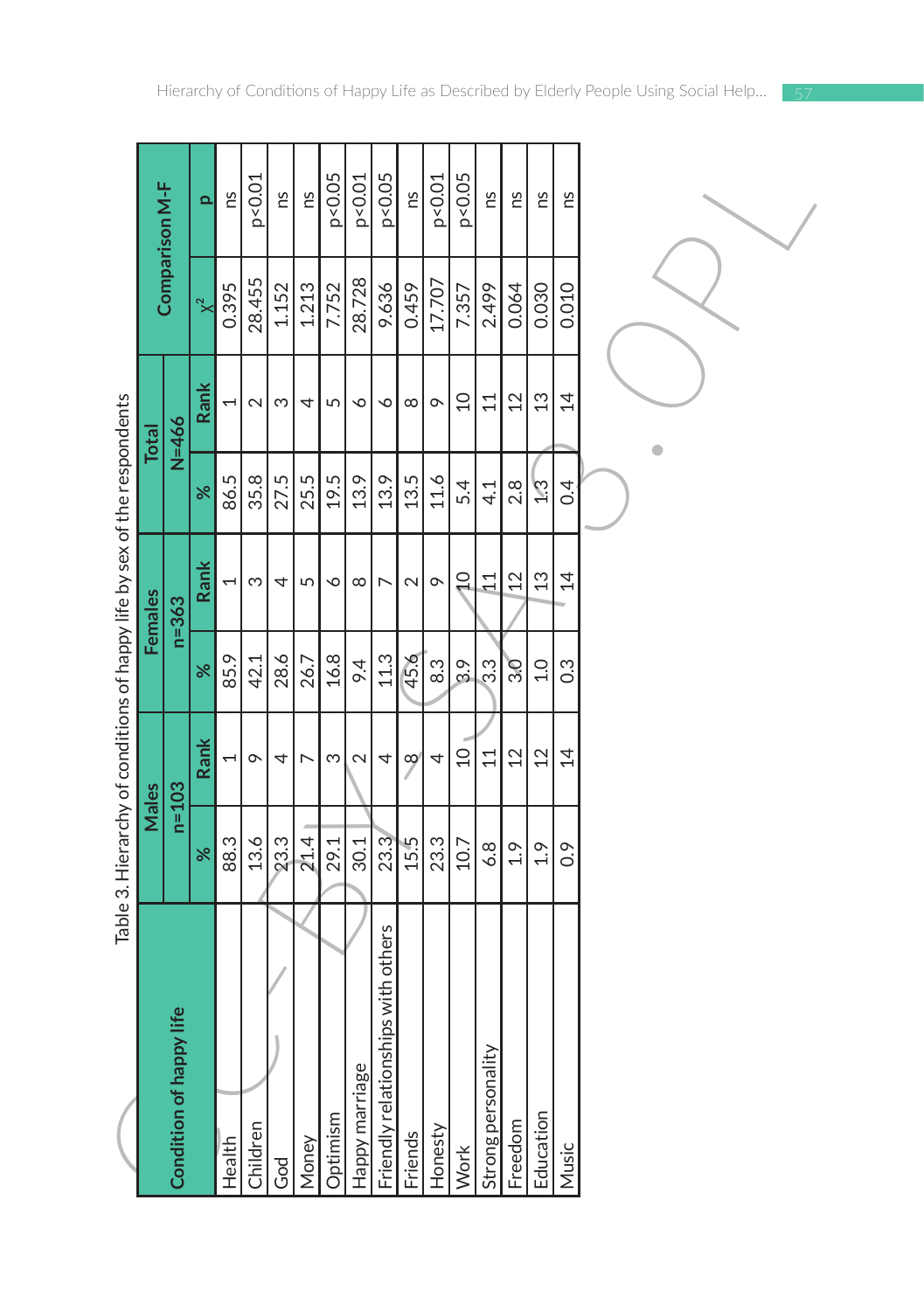The year 1989 was an important date for Poland. It initiated a new period of freedom and a new social order. The constitutional transformation resulted in improved conditions for Polish citizens. They were guaranteed freedom of speech, were allowed to participate in elections. There was no censorship or state control any longer. However, these positive processes were accompanied by growing unemployment and poverty. Economic transformations have a considerable influence on the process of creating a new social order: They result in an improvement of living standards, the introduction of new technologies on the market and the appearance of new professions such as managers, organizers or urban planners. During this economic development, lifestyles changed and many everyday commodities, including foods, became available. There was greater awareness of health issues and more individual control of health, facilitated by a greater choice of private clinics providing medical services.

The year 1797 was an impuranti due to to Foulai. It initiated a niew<br>meriod of freedom and a new social order. The constitutional transformation resulted in improved conditions for Polish citizens. They were<br>mation resulte However, many new technologies lead to the degradation of the natural environment, which in turn, lead to the deterioration of health. In addition, the free market was not friendly to elderly people. The tendency of employers to demand more from employees, combined with the nature of a competitive market, led/to greater unemployment and increased the difficulties felt by the older generation, who were sometimes not sufficiently trained to find new employment. In the new capitalist system, money gained importance and the fast pace of life and pursuit of material goods replaced family traditions, which tended to be neglected. The process of transformation brought about changes in individual perspectives, and those of entire communities, resulting in an upheaval in the whole system of values [15]. The respondents were asked in which period their life was better, before or after the social and economic transformation initiated in Poland in 1989; after the implementation of political reforms which might have been beneficial for them and contributed to a realization of plans and greater life satisfaction.

The vast majority of respondents (72.5%) claimed that their life had been easier in 1989, more so by female respondents (χ*2* =5.896, Pearso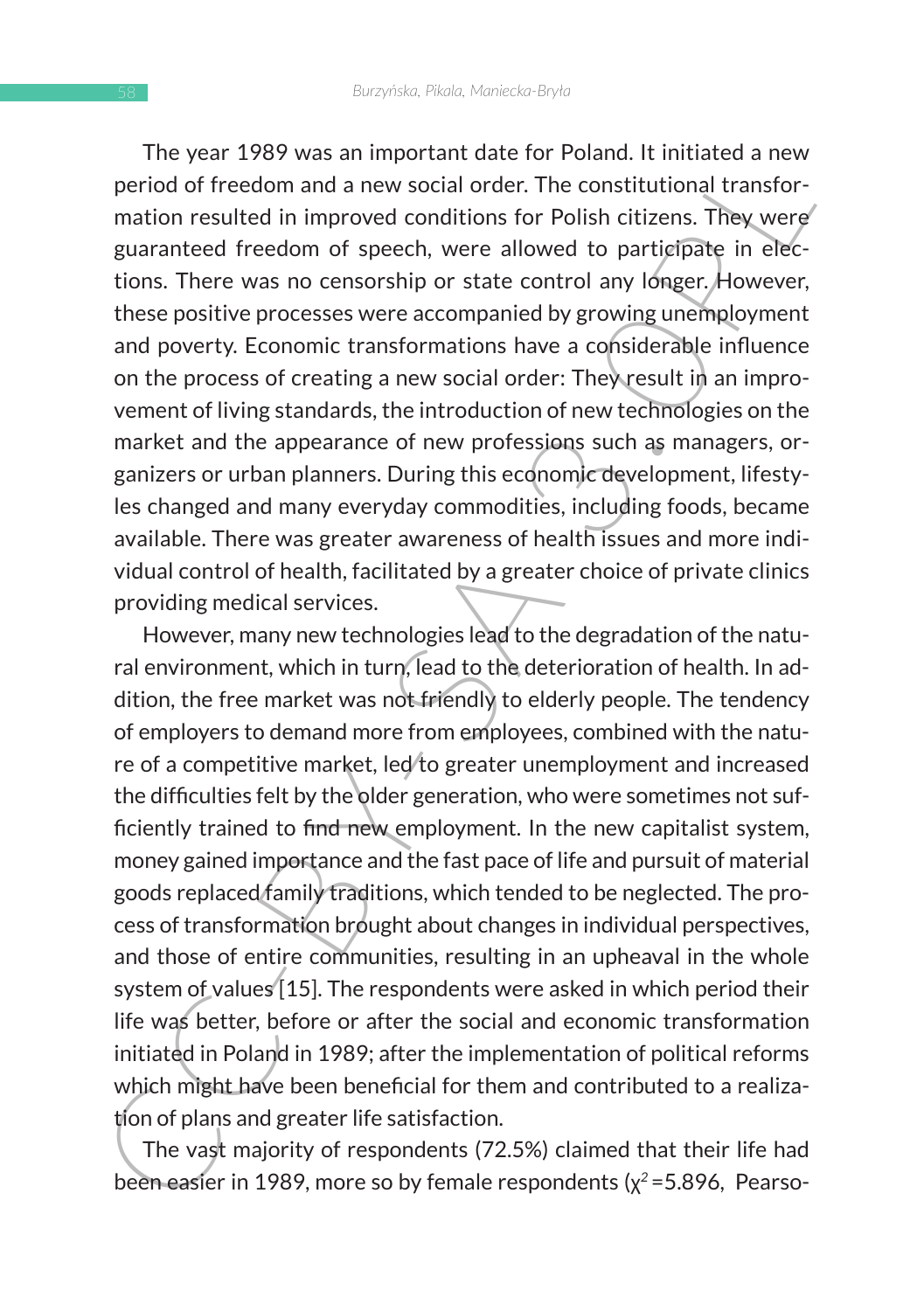n's coefficient = 0.11). Only 7.3% of the respondents claimed that their life has been better since 1989 and 20.2% of them chose the answer "Difficult to say". Male respondents chose this answer significantly more frequently than females (Table 4).

Its continue to unit). Only 7.3% of the respondents canned their first control in the respondents cannot the has been better since 1989 and 20.2% of them chose the answer "Difficult to say". Male respondents chose this an To interpret the results properly, the respondents were asked to clarify their answers. The answer "my life was better before 1989" was connected with the fact that at that time the respondents were younger, healthier, completely self-reliant, independent of other people's help and actively participated in family and social life, which confirms the opinion that being healthy and independent are believed to be the most important factors of happy life by the older generation. For 61.9% (66.9% of males and 60.4% of females) of respondents, the "better life" before 1989 was connected with good health and self-reliance. For another 30.6% of the respondents (21.4% of males and 33.3% of females) the "better life" was identified with active participation in family and social life, with the female respondents noting this significantly more frequently –  $x^2$  = 3.887. Only 7.5% (11.7% of males and 6.3% of females) claimed that the political changes contributed to an improvement of their living standards. Hence, the above mentioned distribution of answers appears to be a result of better health and more frequent contact between the respondents and their family and friends rather than the economic and social situation at that time.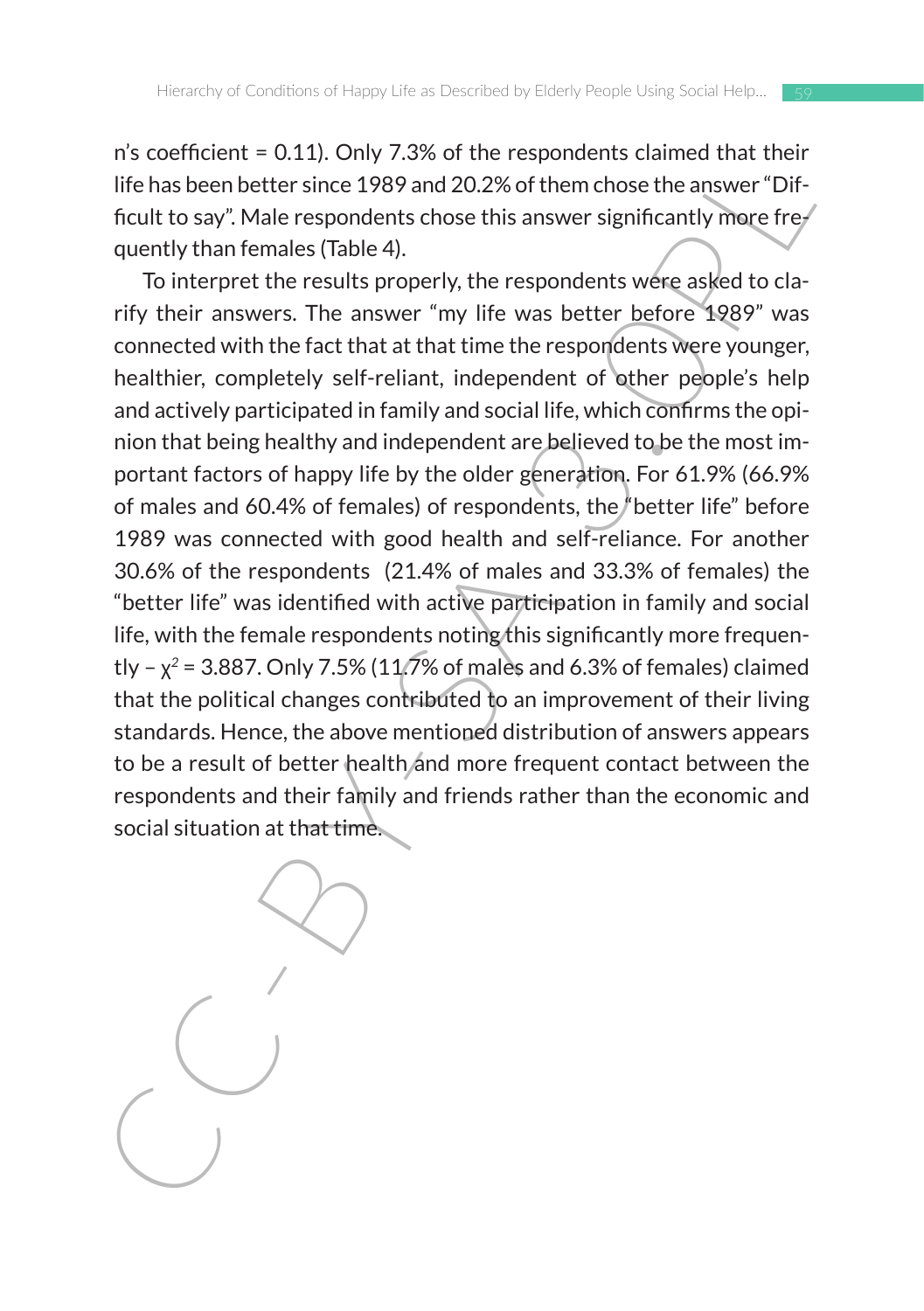|                                                                             |                | ۵                              | p<0.05      | $\frac{5}{2}$ | p<0.05           |       |                | $\Omega$                  | Su                       | p < 0.05        | Su                      |       |  |
|-----------------------------------------------------------------------------|----------------|--------------------------------|-------------|---------------|------------------|-------|----------------|---------------------------|--------------------------|-----------------|-------------------------|-------|--|
|                                                                             | Comparison M-F | $\approx$                      | 5.896       | 0.043         | 6.584            |       | Comparison M-F | $\approx$                 | 0.015                    | 3.887           | 0.020                   |       |  |
|                                                                             |                | $\aleph$                       | 72.5        | 7.3           | 20.2             | 100.0 |                | $\aleph$                  | 61.9                     | 30.6            | 7.5                     | 100.0 |  |
|                                                                             | <b>Total</b>   | z                              | 338         | 34            | 94               | 466   | Total          | Z                         | 288                      | 143             | 35                      | 466   |  |
|                                                                             | <b>Females</b> | $\aleph$                       | 75.2        | 7.2           | 17.6             | 100.0 |                | $\aleph$                  | 60.4                     | 33.3            | 6.3                     | 100.0 |  |
|                                                                             |                | $\equiv$                       | 273         | 26            | 64               | 363   | Females        | $\subset$                 | 219                      | 121             | $\overline{\mathbf{2}}$ | 363   |  |
|                                                                             | Males          | $\aleph$                       | 63.1        | 7.8           | 29.1             | 100.0 | Males          | $\aleph$                  | 66.9                     | 21.4            | 11.7                    | 100.0 |  |
|                                                                             |                | z                              | 65          | $\infty$      | 30               | 103   |                | Z                         | 69                       | $\overline{2}$  | $\overline{2}$          | 103   |  |
| Table 4. The studied group by sex and opinion on life before and after 1989 |                |                                |             |               |                  |       |                |                           |                          |                 |                         |       |  |
|                                                                             |                | fe better?<br>When was your li | Before 1989 | Now           | Difficult to say | Total |                | Why was your life better? | Health and self-reliance | Social activity | Political change        | Total |  |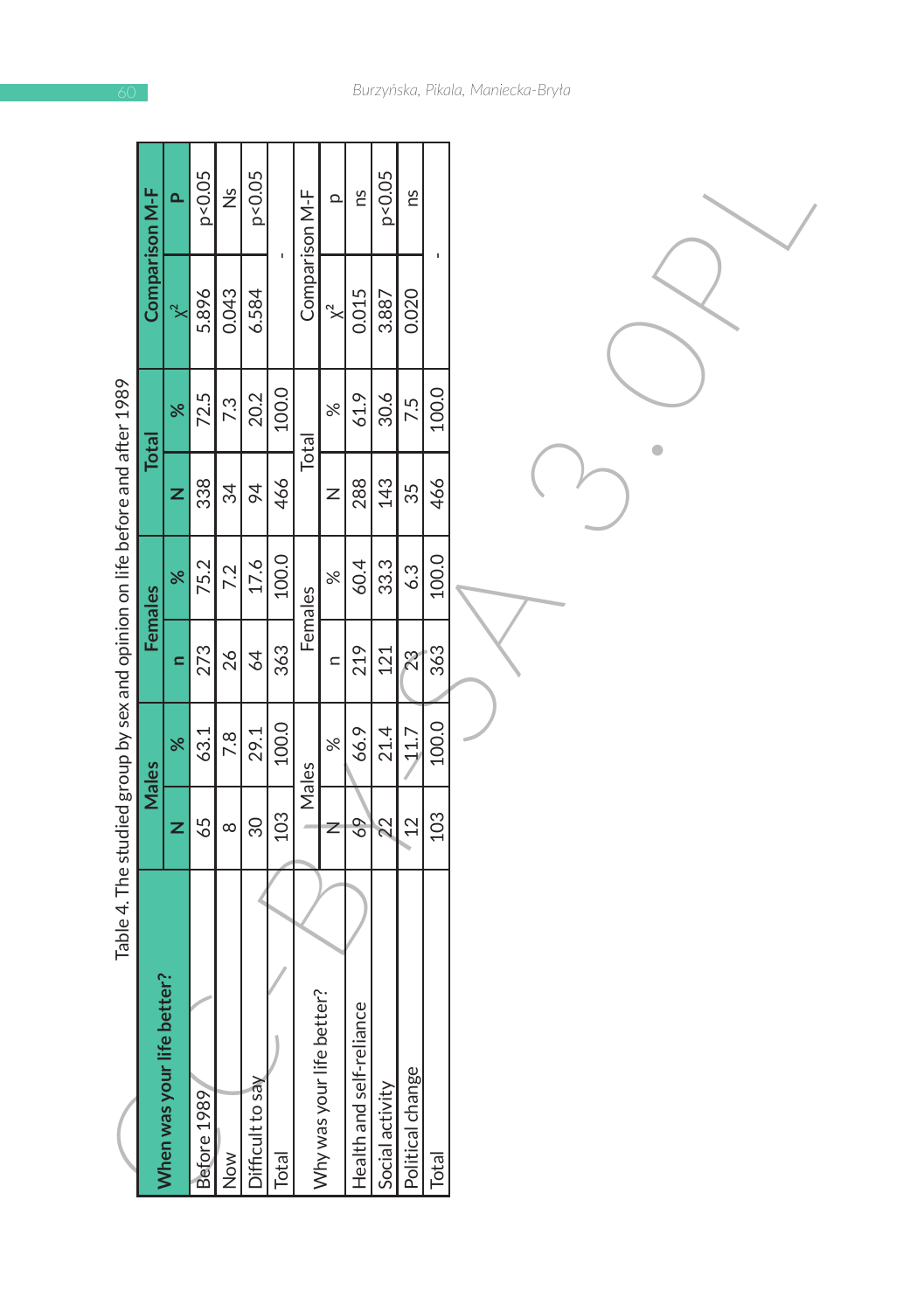### **Discussion**

Many factors contribute to a happy life. They include health, family relationships, social and professional activity, education and life-long learning. They improve the quality of life and create a positive image of ageing processes, old age and old people. By making senior citizens feel fulfilled and useful, their social isolation is prevented [16]. Campbell et al. observe that older people tend to be less satisfied with life. This process lasts until the age of fifty or sixty, at which point, the level of satisfaction either becomes stable or rises [17].

Discussion<br>
Many factors contribute to a happy life. They include health, fimily re-<br>
lationships, social and professional activity, education and life-long<br>
le-longing. They improve the quality of life and create a posit A review of professional literature allows for an identification of factors which substantially contribute to life satisfaction, one of which is health. It is one of the most important values, particularly for elderly people. According to many studies, health and happy children are two key values among the elderly population [18-20]. Another condition of a happy life is social support. In other words, it is identified with the relationship between the person and their social circle. Social support is particularly important for health: it prevents diseases and accelerates healing processes. A positive attitude to life and hope are other psychological factors which are important for health. According to Antonovsky's concept, living in positive relationships with other people evokes in the elderly a feeling of participation in social life, which is not limited only to the closest family members [21]. Hence, while working with elderly people, it is important to focus on the prevention of social exclusion and isolation. This can be achieved by the activation and creation of social support groups not related to family members.

A highly important source of life satisfaction in elderly people is the family [22]. However, it should be emphasized that the economic processes initiated in the 1990s appear to have reversed formerly observed tendencies, with the needs and problems of family life now tending to be subordinated to those of work and professional achievements, which often leads to the neglect of family problems. The hierarchy of values is reversing. The term "yuppies" is used to describe young people who identify success in work with success in life [23].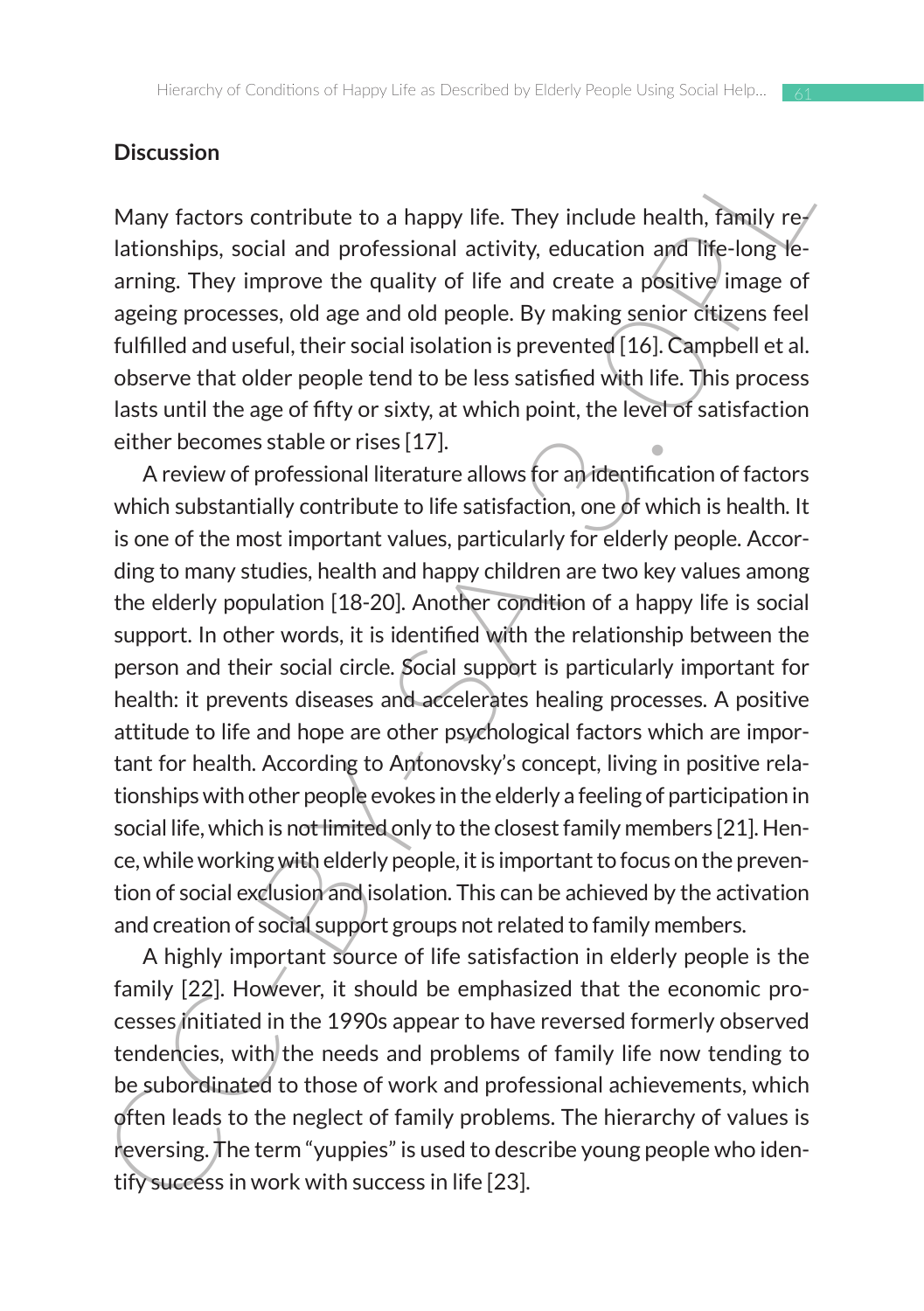As well as the value of knowing of the conditions required for a happy life, identification of these conditions will facilitate gerontological prophylaxis, which will improve the quality of life of the elderly and prevent them from being socially excluded. In the majority of cases, health was regarded as the most essential element of a happy life (86.5%), followed by children (35.8%), and then God (27.5%) and money (25.5%). Women identified a happy life with having children significantly more frequently than men, whereas for men, optimism, work, honesty, happy marriage and friendly relationships with others appeared to be more important.

A similar observation was made in an Indian study conducted on a group of 216 people, aged 60 or older. Of this group, 41.3% considered the reason for their unhappiness to be bad health [24]. The difference in the conditions required for life satisfaction observed between studies partly confirms the hypothesis of deficit: the subjects tend to respect what they lack most [25]. According to the World Value Survey the most important value observed in Poland is family. Work is in second position, being a source of income rather than a source of personal fulfilment, and religion takes third place. However, unlike the present study, health did not take any of the first three positions. In other post-communist countries, material goods are often considered/most important [26].

As well as the value of such and point contains required for analphy<br>diffe, identification of these conditions will facilitate gerontological pro-<br>phylaxis, which will improve the quality of life of the elelerly and preve Religion is often considered to be one of the most important personal values and a factor contributing to life satisfaction. Religion may protect against depression and negative fears and stresses [27]. It can help elderly people to cope with social exclusion. Religion is regarded as adding meaning to life; it can be viewed as a drive used to overcome everyday problems and make life more satisfying [28]. However, the individual, the surrounding world and God can be perceived in different ways [29]. A study conducted in 2000-2001 in a group of people aged 70 or older in India confirmed that the most essential value for the elderly is religious practice: It was found to reduce the incidence of depression in this subpopulation, help elderly people to adapt to old age and make the process of ageing less stressful and frustrating [30]. Similarly, Hooyman observes that active participation in religious life improves general health and con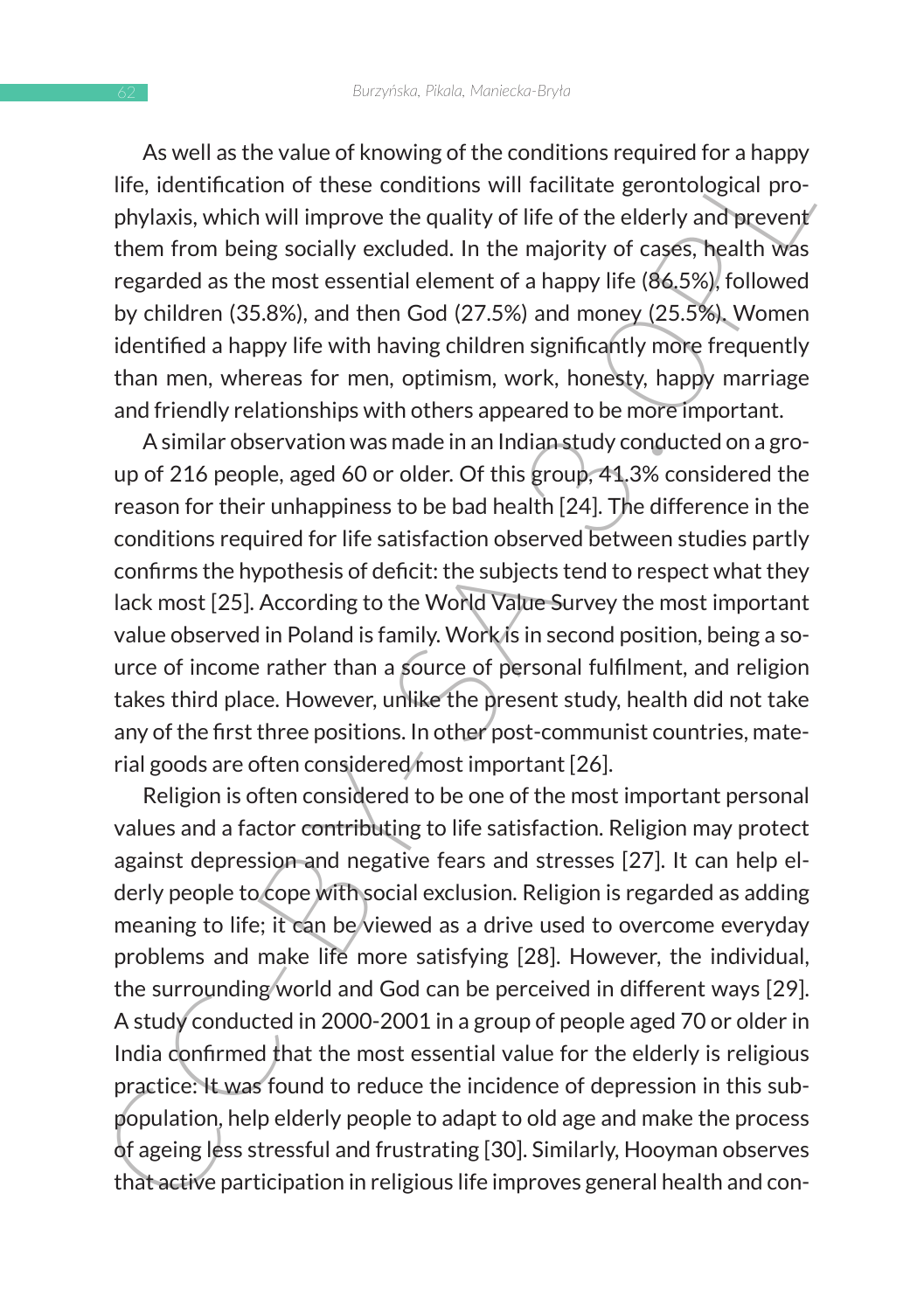tributes to higher quality of life [31]. Thorson reports that religion significantly affected the quality of life of respondents, they identified happiness with God, and that religion was the third most important condition of a happy life. For elderly people included in this study, children were the second most important condition of happy life [32].

throutes to my of the party of the party informal team and rengion symptoms that the party and the party for the party informally of the detected the quality of life of respondents, they identified happiness with God, and The determinants of a happy life were also the focus of a study conducted by Molesztak [33]. Polish and German respondents considered health to be most important, while the American respondents valued friends most highly. All groups rated honesty second. While different values were noted in third position, it is worth mentioning that the Americans put health. For money, the Germans rated it third, the Poles eighth and Americans tenth. These findings imply that the Polish respondents need to be healthy, honest and remain in friendly relationships with others to feel happy, while the German respondents need money and the Americans, friends.

All the studies given above found health and family life to be the most appreciated values in the hierarchy of values. Although this may appear obvious, the results of the present study in Poland reveal that in the period preceding the economic and political transformation of 1989, work was highly valued, and was awarded a greater value than it is now. It must be norne in mind that the system of values of people aged 60, 70 or 80 years old were shaped in the first half of the 20th century, when the social, economic, political and technological context was completely different from now.

Two other factors affect the system of values and have a strong influence on the way current life is perceived and experienced: passed years of life and the course of life. Kukołowicz notes that over the course of time, people limit their contacts with the external world and start focusing on their own, internal world [34]. Seniors tend to focus on being with themselves and reminisce over their past life; they develop their own personality, evaluate facts from their life and arrange them in a proper hierarchy [35,36]. All around the world, the structure of societies is changing, and with this change, there is a need to modify projections of the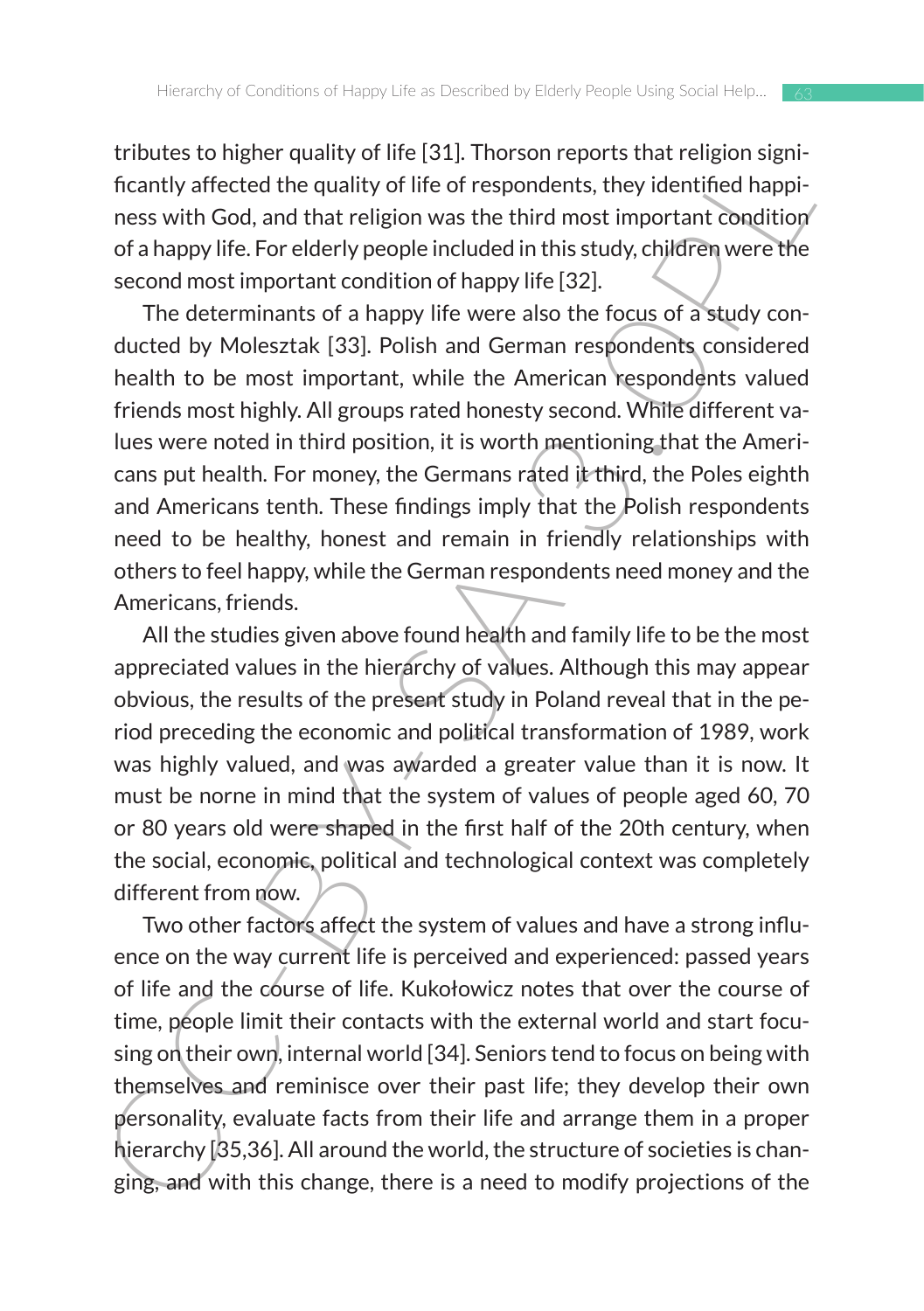future of those societies. Ageing generations must be provided with security and the means to bridge the gap between generations [37,38].

### **Conclusions**

Future of units both the means to bridge the applementations must be provided with security and the means to bridge the gap between generations [37,38].<br>Conclusions<br>Elderly people using social services consider a range of Elderly people using social services consider a range of values to be important for a happy life, the most important being health, family life and religion. Gerontological prophylaxis aimed at improving the health and the quality of life of the elderly should be prioritised, together with the implementation of initiatives preventing disability. Elderly people and the problem of ageing needs to be viewed in a more complex way. The image of old age and the lifestyle of old people should be modified, but this will require changes to the perspectives of both individuals and society as a whole. Multidirectional steps need to be taken in order to prepare people for inevitable old age, such as ensuring support for families. Apart from confirming that a family is an unquestionable value, pro-family policies should be implemented and foster all functions of a family. By identifying the conditions required by elderly people using social help to enjoy a happy life, individually tailored and implemented care programmes may be created to improve quality of life.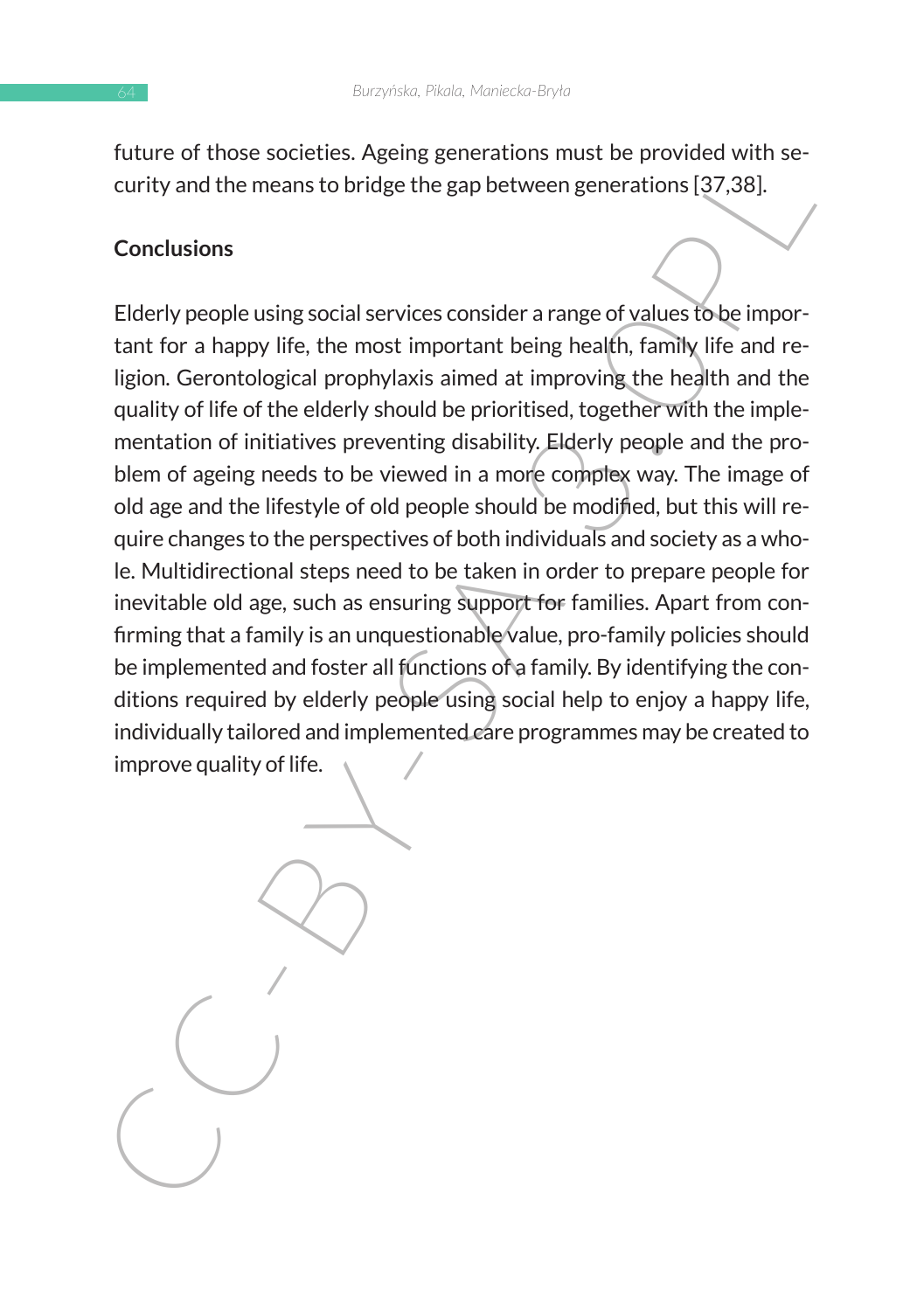# **References**

1. Stan zdrowia ludności Polski w 2009 r. Warszawa: Główny Urząd Statystyczny; 2011.

2. Rocznik demograficzny 2012. Warszawa: Główny Urząd Statystyczny; 2013.

3. Publications Office of the European Union. Active ageing and solidarity between generations. A statistical portrait of the European Union 2012. Luxembourg: Eurostat; 2011.

4. Burzyńska M, Marcinkowski JT, Bryła M, Maniecka-Bryła I. Life Expectancy i Healthy Life Years jako podstawowe miary oceny sytuacji zdrowotnej ludności. Problemy Higieny i Epidemiologii 2010; 91(4): 530-536.

5. Rocznik statystyczny województw. Warszawa: Główny Urząd Statystyczny; 2013.

6. Maniecka-Bryła I, Pikala M, Bryła M. Health inequalities among rural and urban inhabitants of Łódź Province, Poland. Ann Agr Env Med 2012; 19(4): 723-731.

References<br>
1. Stan zdrowia ludności Polski w 2009 r. Warszawa: Główny Urząd Stay<br>
tystyczny; 2011.<br>
2. Rocznik demograficzny 2012. Warszawa: Główny Urząd Statystyczny;<br>
2013.<br>
3. Publications Office of the European Union. 7. Pikala M, Bryła M, Bryła P, Maniecka-Bryła I. Years of life lost due to external causes of death in the Lodz province, Poland. PLoS One 2014; 9(5): e96830. doi: 10.1371/journal.pone.0096830 (12.06.2014).

8. Allsup SJ, Gosney MA. Anxiety and depression in an older research population and their impact on clinical outcomes in a randomized controlled trial. Postgrad Med J 2002; 78(2): 674-677.

9. Verdugo MA, Navas P, Gómez LE, Schalock RL. The concept of quality of life and its role in enhancing human rights in the field of intellectual disability. J Intell Disabil Res 2012; 56(11): 1036-1045.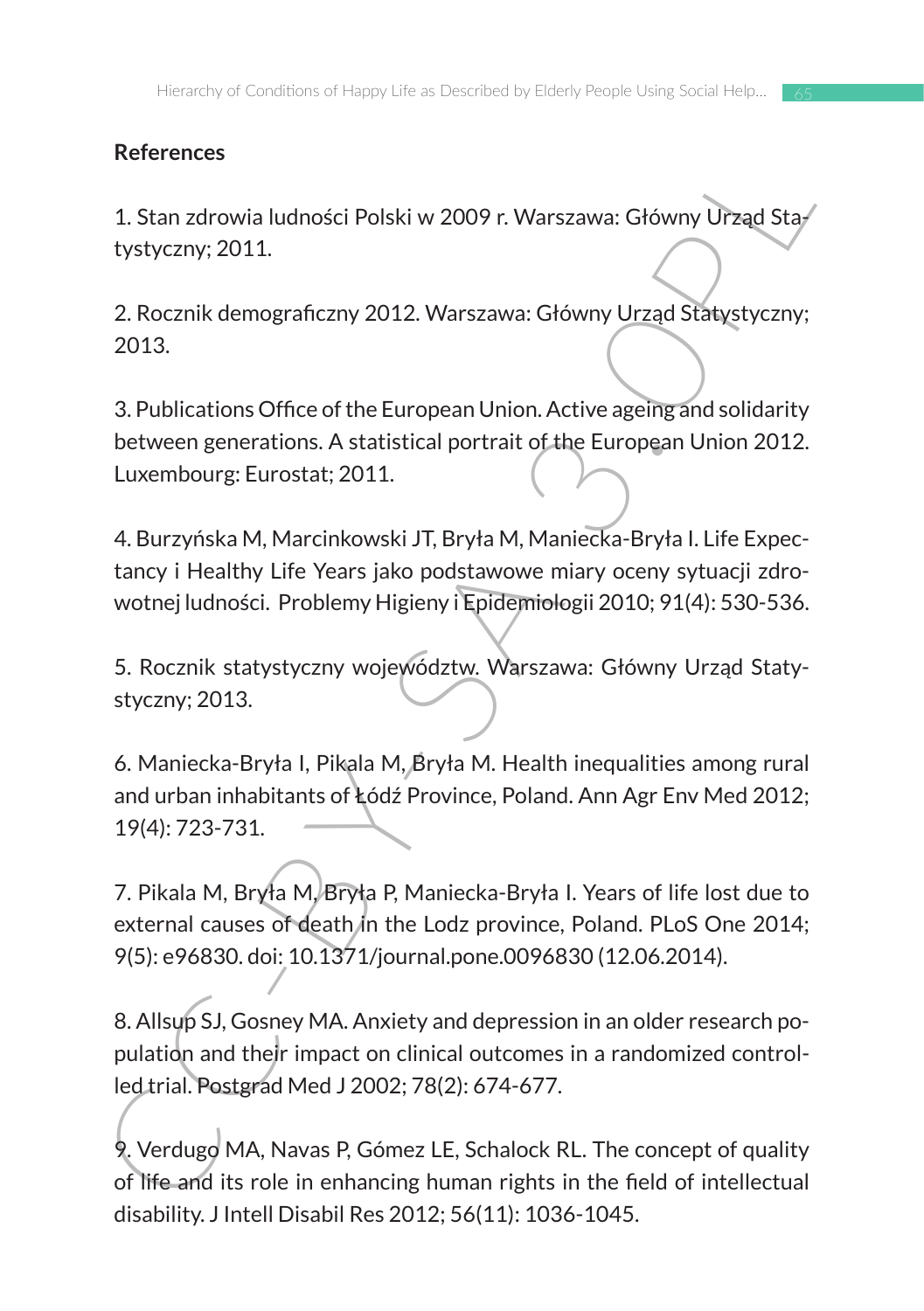10. Czapiński J. Psychologiczne teorie szczęścia. In: Czapiński J, ed. Psychologia pozytywna. Nauka o szczęściu, zdrowiu, sile i cnotach człowieka Warszawa: PWN; 2004. p. 51-102.

11. Rokeach M. Some unresolved issues in theories of beliefs, attitudes, and values. Nebraska Symposium of Motivation 1980; 27: 261-304.

12. Tatarkiewicz W. O szczęściu. Warszawa: PWN; 1979.

13. http://www.worldvaluessurvey.org/WVSDocumentationWV6.jsp [cited 05.07.2019].

14. Maslow AH. Higher and lower needs. J Psychol 1948; 25: 433-6.

15. Szubert Z. Sickness absence in Poland after socio-economic transformation. Medycyna Pracy 2014; 65(1): 73-84.

16. McGarry J. Defining roles, relationships, boundaries and participation between older people and nurses within the home: an ethnographic study. Health Soc Care Comm 2008; 17(1): 83–91.

17. Jenney MEM, Campbell S. Measuring quality of life. Arch Dis Child 1977; 77: 347-354.

18. Coleman PG. Spirituality and ageing: the health implications of religious belief and practice. Age Ageing 2005; 34(4): 318-9.

19. Gilleard C, Higgs P. The fourth age and the concept of a 'social imaginary': A theoretical excursus. J Aging Stud 2013; 27(4): 368-376.

10. Czapinski J. Feytninguczne tetre exzzessia. in: Czapinski J. eu. Fsy-<br>Chologia pozytywna. Nauka o szczęściu, zdrowiu, sile i cnotach człowieka<br>Warszawa: PWN; 2004. p. 51-102.<br>11. Rokeach M. Some unresolved issues in th 20. Granbom M, Himmelsbach I, Haak M, Löfqvist C, Oswald F, Iwarsson S. Residential normalcy and environmental experiences of very old people: changes in residential reasoning over time. J Aging Stud 2014; 29: 9-19.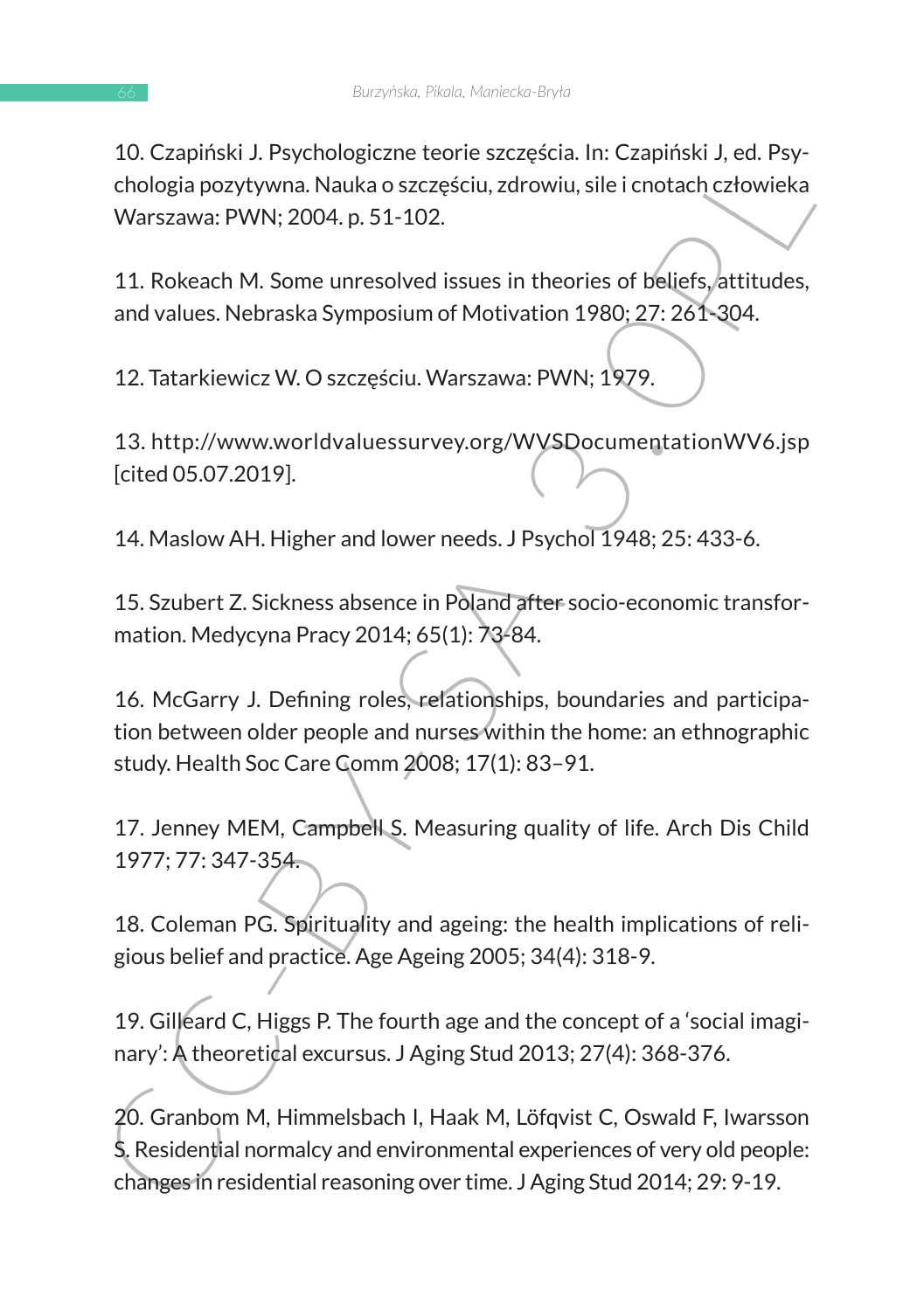21. Antonovsky A. The structure and properties of the sense of coherence scale. Soc Sci Med 1993; 36(6): 725-733.

2.1. Antuniowsky. The structure and properties of the seale of context-<br>
c scale. Soc Sci Med 1993; 36(6): 725-733.<br>
22. de Souza ML, de Morais EP, Barth QCM. Socioeconomic and demo-<br>
graphic characteristics and health co 22. de Souza ML, de Morais EP, Barth QCM. Socioeconomic and demographic characteristics and health condition of elderly people from a family health program in Porto Alegre, Brazil. Revista latino-americana de enfermagem 2006; 14(6): 901-906.

23. Wahl H-W, Weisman GD. Environmental gerontology at the beginning of the new millennium: Reflections on its historical, empirical, and theoretical development. Gerontologist 2003; 43: 616-627.

24. Lena A, Ashok K, Padma M, Kamath V, Kamath A. Health and social problems of the elderly: a cross-sectional study in Udupi Taluk, Karnataka. Indian J Community Med 2009; 34(2): 131-134.

25. Ervik R, Helgøy I, Christensen DA. Idea and policies on active agein in Norwey and the UK. Int Soc Sci J 2008; 58(190): 571-584.

26. Jen MH, Sund ER, Johnston R, Jones K. Trustful societies, trustful individuals, and health: An analysis of self-rated health and social trust using the World Value Survey. Health Place 2010; 16(5): 1022-9.

27. Oman D, Reed D. Religion and mortality among the community-dwelling elderly. Am J Public Health 1998; 88(10): 1469-1475.

28. Zunzunegui MV, Beland F, Llacer A, Keller I. Family, religion, and depressive symptoms in caregivers of disabled elderly. J Epidemiol Community Health 1999; 53(6): 364-369.

29. Levin JS. Religion, Health, and Psychological Well-Being in Older Adults. Findings from Three National Surveys. J Ageing Health 1998; 10: 504-531.